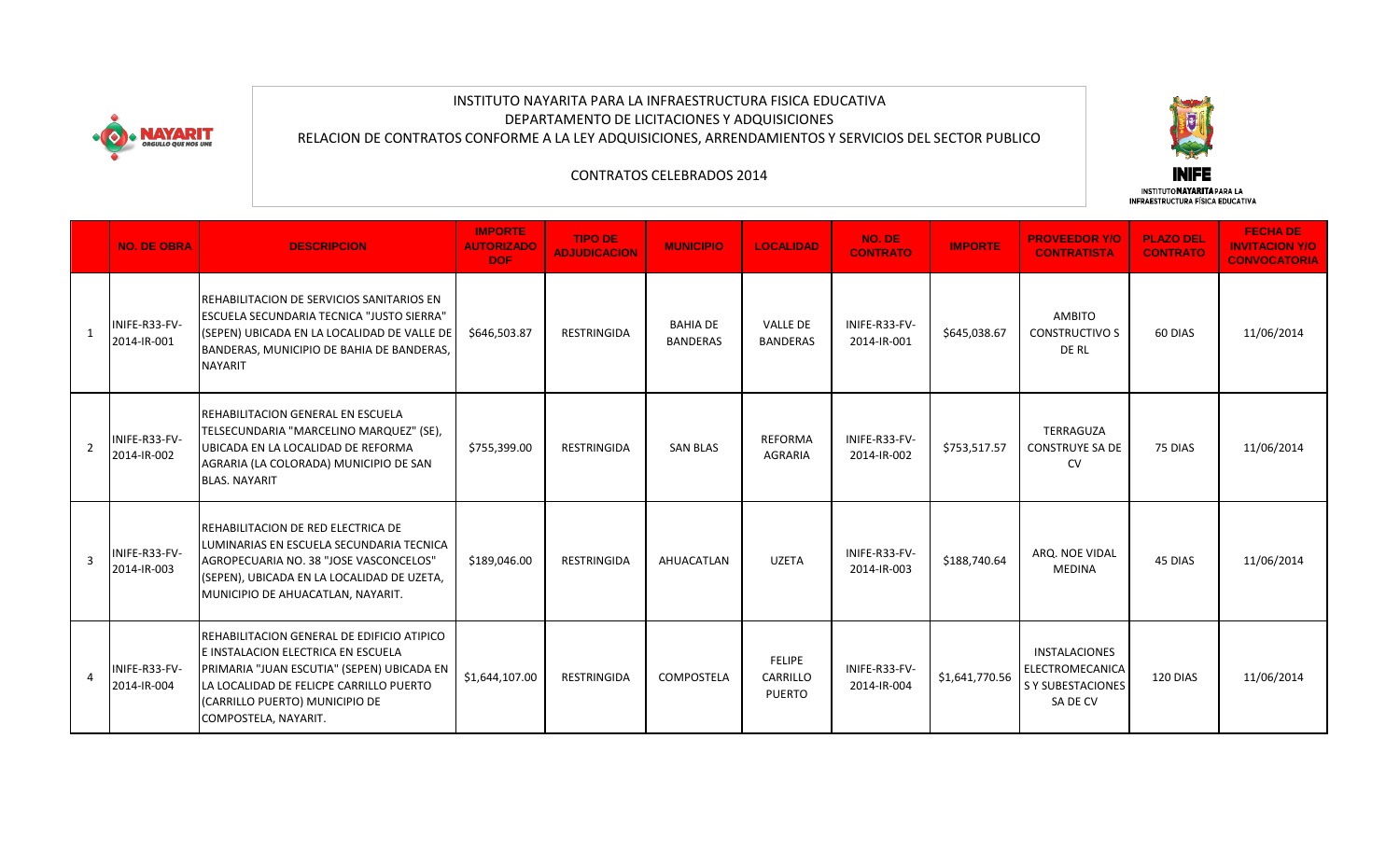| 5              | INIFE-R33-FV-<br>2014-IR-005 | REHABILITACION DE DOS AULAS DIDACTICAS<br><b>ESTRUCTURA REGIONAL Y SERVICIOS</b><br>SANITARIOS EN ESCUELA TELESECUNDARIA<br>"FELIX MUÑOZ ZAMORA" (SE), UBICADA EN LA<br>LOCALIDAD DE CINCO DE MAYO (EL CIRUELO),<br>MUNICIPIO DE TEPIC, NAYARIT              | \$534,286.00   | RESTRINGIDA        | <b>TEPIC</b>      | <b>CINCO DE MAYO</b>         | INIFE-R33-FV-<br>2014-IR-005 | \$525,399.30   | <b>ADMINISTRACION</b><br>DE RECURSOS<br><b>EMPRESARIALES ALS</b><br>SOCIEDAD<br><b>ANONIMA</b><br>PROMOTORA DE<br><b>INVERSION DE</b><br>CAPITAL VARIABLE | 60 DIAS | 11/06/2014 |
|----------------|------------------------------|--------------------------------------------------------------------------------------------------------------------------------------------------------------------------------------------------------------------------------------------------------------|----------------|--------------------|-------------------|------------------------------|------------------------------|----------------|-----------------------------------------------------------------------------------------------------------------------------------------------------------|---------|------------|
| 6              | INIFE-R33-FV-<br>2014-IR-006 | REHABILITACION DE TALLER DE PRODUCTOS<br>CARNICOS Y OBRA COMPLEMENTARIA EN<br>"C.B.T.A. NO. 246" (SALDOS FAFEF 2012),<br>UBICADO EN LA LOCALIDAD DE XALISCO,<br>MUNICIPIO DE XALISCO, NAYARIT.                                                               | \$1,508,486.00 | <b>RESTRINGIDA</b> | <b>XALISCO</b>    | <b>XALISCO</b>               | INIFE-R33-FV-<br>2014-IR-006 | \$1,507,249.02 | <b>CONSTRUCTORA</b><br><b>VARGAS PULIDO SA</b><br>DE CV                                                                                                   | 65 DIAS | 01/07/2014 |
| $\overline{7}$ | INIFE-R33-FV-<br>2014-IR-007 | CONSTRUCCION DE MODULO DE 6.00 X 6.00<br>MTS. EN ESTRUCTURA REGIONAL PARA BODEGA<br>Y SERVICIOS SANITARIOS DE 6 UD EN<br>PREESCOLAR "ENRIQUE REBSAMEN" (SEPEN),<br>UBICADO EN LA LOCALIDAD DE EL LIMON,<br>MUNICIPIO DE SANTA MARIA DEL ORO. NAYARIT         | \$665,841.00   | <b>RESTRINGIDA</b> | <b>EL LIMON</b>   | SAMAO                        | INIFE-R33-FV-<br>2014-IR-007 | \$646,860.09   | PETREOS Y RENTA<br>DE MAQUINARIA SA<br>DE CV                                                                                                              | 75 DIAS | 01/07/2014 |
| 8              | INIFE-R33-FV-<br>2014-IR-008 | ISUMINISTRO Y COLOCACION DE<br>TRANSFORMADOR DE 37.5 KVA Y RED ELECTRICA<br><b>EXTERIOR EN ESCUELA TELESECUNDARIA "</b><br>NATIVIDAD MEDINA CEJA" (SE) UBICADA EN LA<br>LOCALIDAD DE SANTA CRUZ (LAS HACIENDAS),<br>MUNICIPIO DE SANTIAGO IXCUINTLA, NAYARIT | \$284,283.00   | <b>RESTRINGIDA</b> | <b>SANTA CRUZ</b> | SANTIAGO<br><b>IXCUINTLA</b> | INIFE-R33-FV-<br>2014-IR-008 | \$284,012.45   | DG <sub>3</sub><br><b>CONSTRUCCIONES E</b><br>INSTALACIONES<br>ELECTRICAS SA DE<br><b>CV</b>                                                              | 45 DIAS | 01/07/2014 |
| 9              | INIFE-R33-FV-<br>2014-IR-009 | CONSTRUCCION DE UN AULA DIDACTICA DE<br>6.00X8.00 AISLADA EN ESTRUCTURA REGIONAL<br>EN ESCUELA TELESECUNDARIA "SANTIAGO<br>VILLARREAL DELGADO" (SE), UBICADA EN LA<br>LOCALIDAD DE LA LAGUNA, MUNICIPIO DE<br>SANTA MARIA DEL ORO, NAYARIT                   | \$371,239.00   | <b>RESTRINGIDA</b> | <b>LA LAGUNA</b>  | SAMAO                        | INIFE-R33-FV-<br>2014-IR-009 | \$367,859.92   | ING. CARLOS ABEL<br><b>RODRIGUEZ</b><br><b>ALCANTAR</b>                                                                                                   | 60 DIAS | 01/07/2014 |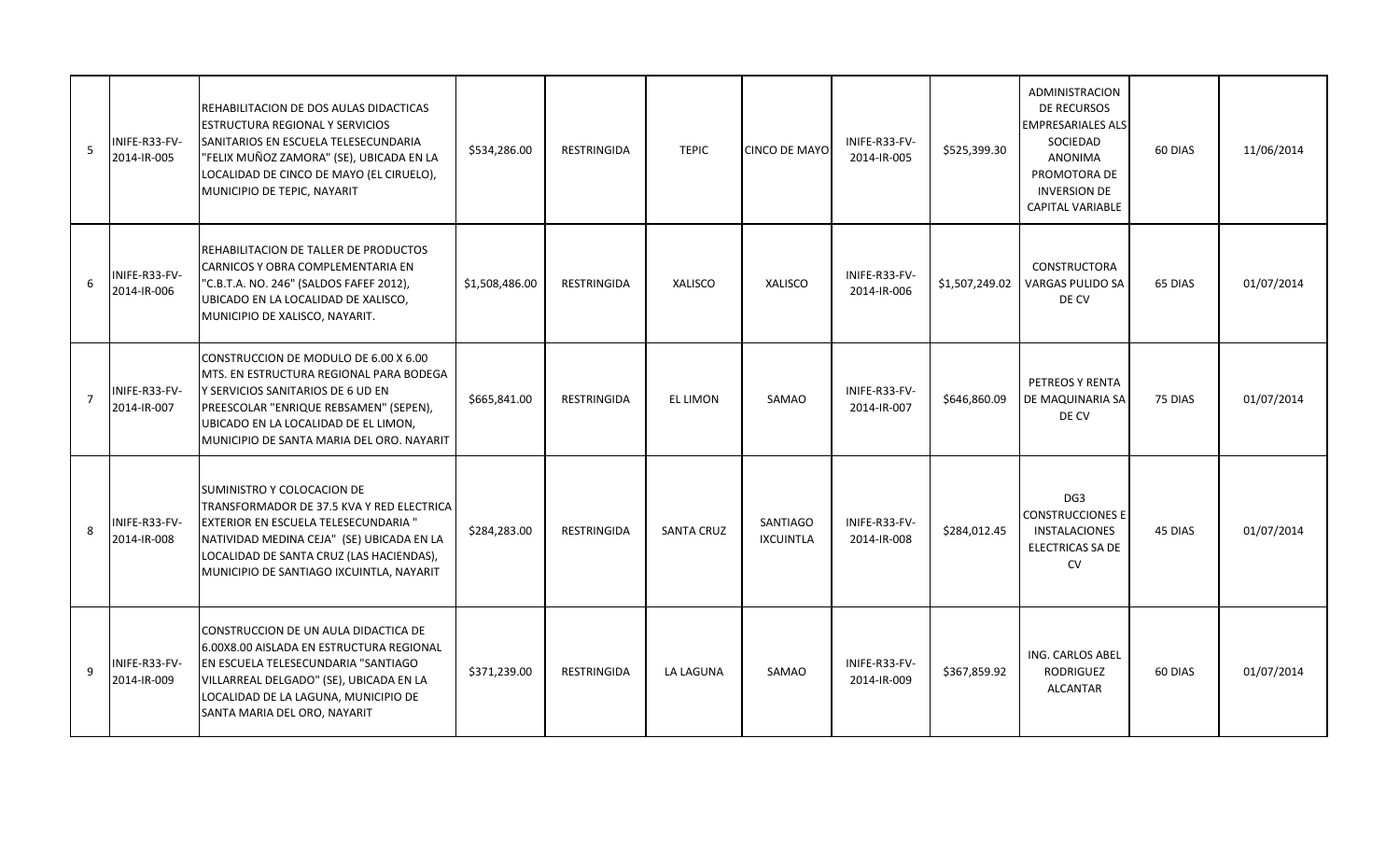| 10 | INIFE-R33-FV-<br>2014-IR-010 | CONSTRUCCION DE BARDEO PERIMETRAL Y<br>SUSTITUCION DE ASTA BANDERA EN<br>PREESCOLAR " RAFAEL RAMIREZ" (SEPEN),<br>UBICADO EN LA LOCALIDAD DE SAN ANDRES,<br>MUNICIPIO DE TEPIC, NAYARIT.                                                                    | \$435,873.00 | RESTRINGIDA | <b>SAN ANDRES</b> | <b>TEPIC</b>    | INIFE-R33-FV-<br>2014-IR-010 | \$434,168.63 | ING. FRANCISCO<br><b>ARNULFO</b><br>LIZARRAGA<br><b>MONTERO</b>   | 50 DIAS | 05/07/2014 |
|----|------------------------------|-------------------------------------------------------------------------------------------------------------------------------------------------------------------------------------------------------------------------------------------------------------|--------------|-------------|-------------------|-----------------|------------------------------|--------------|-------------------------------------------------------------------|---------|------------|
| 11 | INIFE-R33-FV-<br>2014-IR-011 | REPARACION DE RED ELECTRICA E INSTALACION<br>DE TRANSFORMADOR EN ESCUELA<br>TELESECUNDARIA "LUIS ECHEVARRIA ALVAREZ"<br>(SE), UBICADA EN LA LOCALIDAD DE LO DE<br>MARCOS, MUNICIPIO DE BAHIA DE BANDERAS,<br><b>NAYARIT</b>                                 | \$862,341.00 | RESTRINGIDA | LO DE MARCOS      | <b>BADEBA</b>   | INIFE-R33-FV-<br>2014-IR-011 | \$859,549.29 | INSTALACIONES<br>ELECTROMECANICA<br>S Y SUBESTACIONES<br>SA DE CV | 50 DIAS | 05/07/2014 |
| 12 | INIFE-R33-FV-<br>2014-IR-012 | REHABILITACION GENERAL DE RED HIDRAULICA E<br><b>INSTALACION ELECTRICA EN ESCUELA</b><br>SECUNDARIA TECNICA "REDENCION AGRARIA"<br>(SEPEN) UBICADA EN LA LOCALIDAD DE<br>PANTANAL, MUNICIPIO DE XALISCO, NAYARIT                                            | \$890,268.00 | RESTRINGIDA | PANTANAL          | XALISCO         | INIFE-R33-FV-<br>2014-IR-012 | \$890,268.01 | ING. JUAN MANUEL<br>AYON HERNANDEZ                                | 50 DIAS | 05/07/2014 |
| 13 | INIFE-R33-FV-<br>2014-IR-013 | REHABILITACION DE RED ELECTRICA EN<br>ALIMENTADORES PRINCIPALES E INTERIOR DE<br>AULAS EN ESCUELA SUCUNDARIA TECNICA<br>AGROPECUARIA NO. 31 "LIBERTADORES DE<br>AMERICA", (SEPEN) UBICADA EN LA LOCALIDAD<br>DE MIRAMAR, MUNICIPIO DE SAN BLAS,<br>NAYARIT. | \$870,823.00 | RESTRINGIDA | <b>MIRAMAR</b>    | <b>SAN BLAS</b> | INIFE-R33-FV-<br>2014-IR-013 | \$864,376.84 | ALTA INSTALACION<br>SA DE CV                                      | 50 DIAS | 08/07/2014 |
| 14 | INIFE-R33-FV-<br>2014-IR-014 | IMPERMEABILIZACION DE TECHOS DE 3 AULAS Y<br>SUSTITUCION DE PISO FIRME DE 1 AULA EN<br>PREESCOLAR "JESUS RUIZ AGUILAR" COL.<br>ZAPATA (SEPEN), UBICADO EN EL MUNICIPIO DE<br>TEPIC, NAYARIT.                                                                | \$386,374.00 | RESTRINGIDA | <b>TEPIC</b>      | <b>TEPIC</b>    | INIFE-R33-FV-<br>2014-IR-014 | \$386,362.68 | ING. CIPRIANO<br>RENTERIA<br>SEGOVIANO                            | 45 DIAS | 08/07/2014 |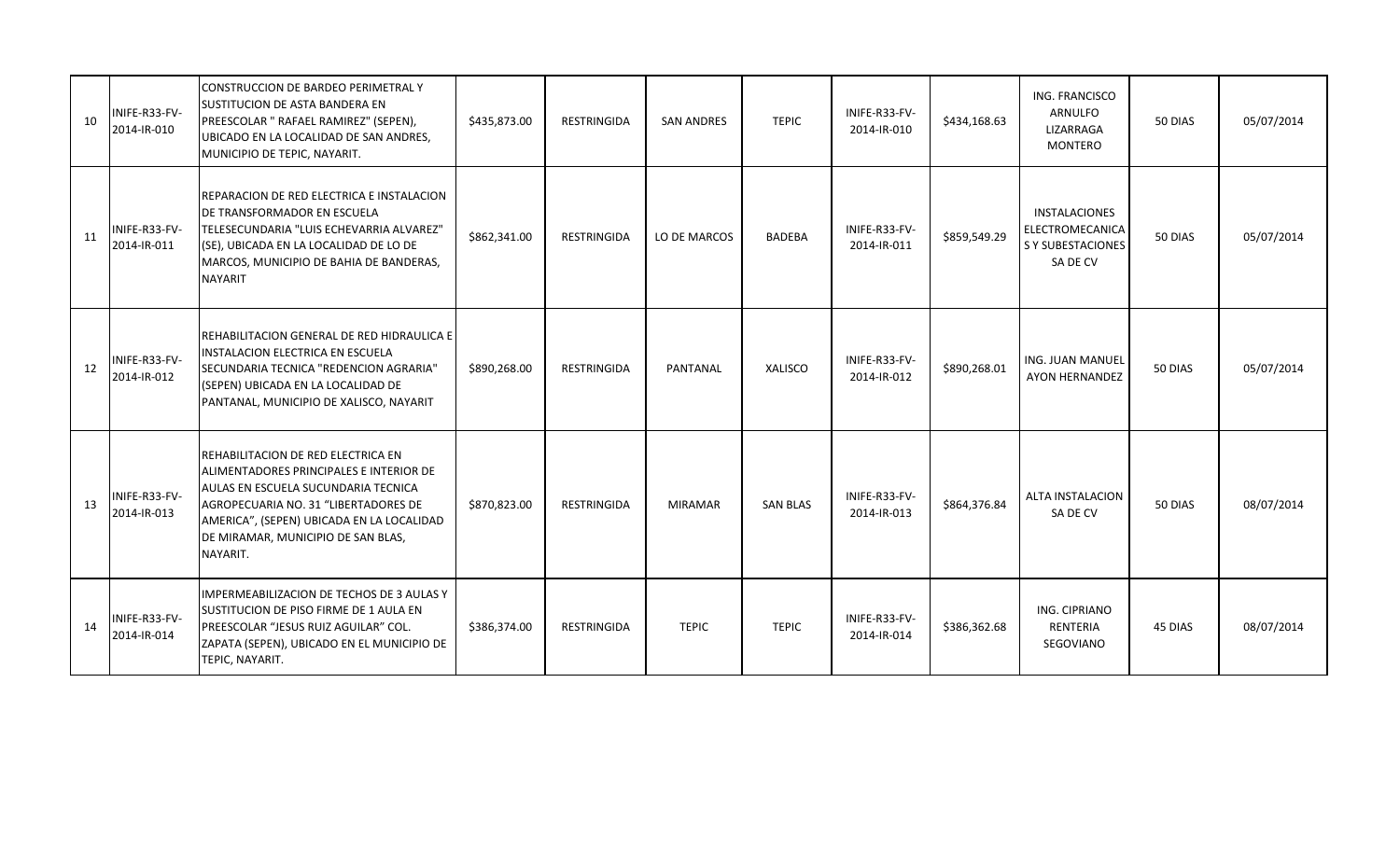| 15 | NIFE-R33-FV-<br>2014-IR-015  | REHBILITACION DE SERVICIOS SANITARIOS 8 UD,<br>RED ELECTRICA Y SUSTITUCION DE APLANADOS<br>EN AULAS Y BARDEO PERIMETRAL EN ESCUELA<br>PRIMARIA "FRANCISCO J. MUJICA" (SEPEN)<br>UBICADA EN LA LOCALIDAD DE ZACUALPAN,<br>MUNICIPIO DE COMPOSTELA, NAYARIT.              | \$1,810,029.00 | <b>RESTRINGIDA</b> | ZACUALPAN                       | <b>COMPOSTELA</b>                   | INIFE-R33-FV-<br>2014-IR-014 | \$1,805,450.91 | PROYECTOS E<br>INGENIERIA<br><b>SUSTENTABLE SAN</b><br>JUAN S DE RL DE CV | 75 DIAS | 17/07/2014 |
|----|------------------------------|-------------------------------------------------------------------------------------------------------------------------------------------------------------------------------------------------------------------------------------------------------------------------|----------------|--------------------|---------------------------------|-------------------------------------|------------------------------|----------------|---------------------------------------------------------------------------|---------|------------|
| 16 | NIFE-R33-FV-<br>2014-IR-016  | REHABILITACION DE SERVICIOS SANITARIOS Y 3<br>AULAS DIDACTICAS EN ESCUELA<br>TELESECUNDARIA "AGUSTIN MEDINA" (SE)<br>UBICADA EN LA LOCALIDAD DE SAN DEGUITO DE<br>ABAJO, MUNICIPIO DE ACAPONETA, NAYARIT.                                                               | \$741,955.00   | <b>RESTRINGIDA</b> | SAN DIEGUITO DE<br><b>ABAJO</b> | <b>ACAPONETA</b>                    | INIFE-R33-FV-<br>2014-IR-016 | \$735,644.84   | <b>CONSTRUCTORA</b><br>TECNICA MOLOLOA<br>SA DE CV                        | 65 DIAS | 17/07/2014 |
| 17 | NIFE-R33-FV-<br>2014-IR-017  | CONSTRUCCION DE SERVICIOS SANITARIOS DE 8<br>UD. EN ESTRUCTURA REGIONAL Y OBRA<br>COMPLEMENTARIA EN ESCUELA PRIMARIA<br>"EMILIANO ZAPATA" (SEPEN) UBICADA EN LA<br>LOCALIDAD DE POTRERO DE LA PALMITA,<br>MUNICIPIO DE EL NAYAR, NAYARIT                                | \$1,014,849.00 | <b>RESTRINGIDA</b> | POTRERO DE LA<br>PALMITA        | <b>EL NAYAR</b>                     | INIFE-R33-FV-<br>2014-IR-017 | \$1,011,982.45 | <b>CONSTRUCTORA</b><br><b>VARGAS PULIDO SA</b><br>DE CV                   | 75 DIAS | 17/07/2014 |
| 18 | NIFE-R33-FV-<br>2015-IR-018  | REHABILITACION DE SERVICIOS SANITARIOS DE 8<br>UD, RED ELECTRICA Y SUSTITUCION DE<br>APLANADOS EN AULAS Y BARDEO PERIMETRAL<br>EN ESCUELA PRIMARIA "FRANCISCO J. MUGICA<br>(SEPEN), UBICADA EN LA LOCALIDAD DE<br>ZACUALPAN, MUNICIPIO DE COMPOSTELA,<br><b>NAYARIT</b> | \$935,375.00   | <b>RESTRINGIDA</b> | ZACUALPAN                       | <b>COMPOSTELA</b>                   | INIFE-R33-FV-<br>2015-IR-018 | \$927,842.05   | ING. SERGIO<br><b>ANTONIO RUBIO</b><br><b>RIVAS</b>                       | 75 DIAS | 21/07/2014 |
| 19 | NIFE-R33-FV-<br>2014-IR-019  | CONSTRUCCION DE CANCHA<br>DE USOS<br>MULTIPLES EN ESCUELA PRIMARIA "IGNACIO<br>RAMIREZ" (SEPEN) UBICADO EN LA LOCALIDAD<br>DE EL AGUAJE, MUNICIPIO DE ACAPONETA,<br><b>NAYARIT</b>                                                                                      | \$504,678.00   | <b>RESTRINGIDA</b> | EL AGUAJE                       | <b>ACAPONETA</b>                    | INIFE-R33-FV-<br>2014-IR-019 | \$503,910.11   | ING. LUZ HAYDE<br><b>PALAFOX GONZALEZ</b>                                 | 50 DIAS | 21/07/2014 |
| 20 | INIFE-R33-FV-<br>2014-IR-020 | ADECUACION DE AULA DE MEDIOS EN ESCUELA<br>PRIMARIA "JUANA DE ASBAJE" (SE) UBICADA EN<br>LA LOCALIDAD DE SANTIAGO IXCUINTLA,<br>MUNICIPIO DE SANTIAGO IXCUINTLA, NAYARIT                                                                                                | \$414,582.00   | RESTRINGIDA        | SANTIGO<br><b>IXCUINTLA</b>     | <b>SANTIAGO</b><br><b>IXCUINTLA</b> | INIFE-R33-FV-<br>2014-IR-020 | \$414,467.58   | ING. ISMAEL<br>ESPINOZA<br>GONZALEZ                                       | 50 DIAS | 22/07/2014 |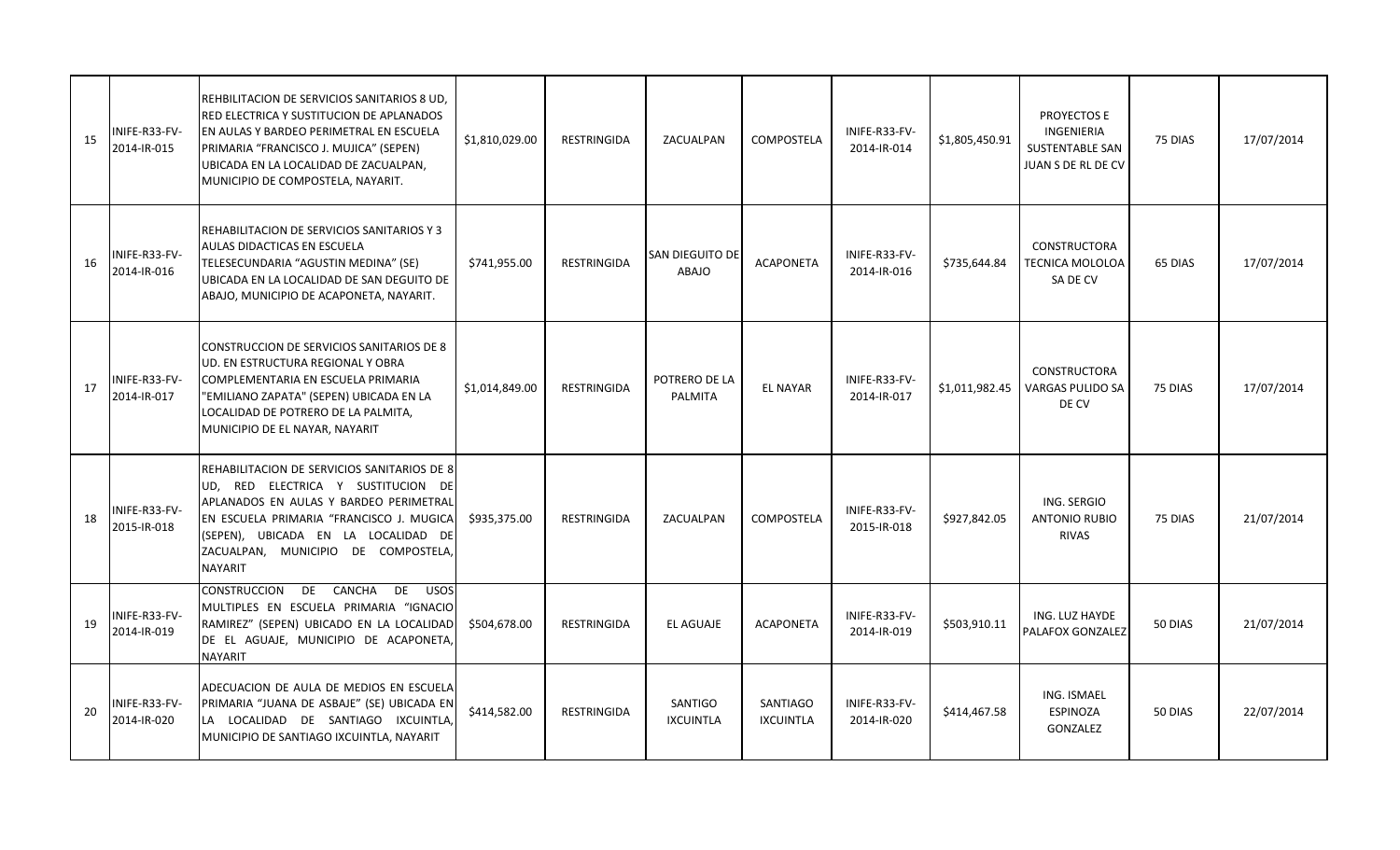| 21 | INIFE-R33-FV-<br>2014-IR-021 | CONSTRUCCION DE CUBIERTA METALICA PARA<br>CANCHA DEPORTIVA EN ESCUELA SECUNDARIA<br>"ALFONSO GARCIA ROBLES" (SE), UBICADA EN LA<br>COL. LAS BRISAS DE LA CIUDAD DE TEPIC,<br>MUNICIPIO DE TEPIC, NAYARIT                                                            | \$809,550.00   | RESTRINGIDA        | <b>TEPIC</b>      | <b>TEPIC</b> | INIFE-R33-FV-<br>2014-IR-021 | \$806,003.74   | LETICIA RAMIREZ<br>PELAYO                                      | 50 DIAS | 24/07/2014 |
|----|------------------------------|---------------------------------------------------------------------------------------------------------------------------------------------------------------------------------------------------------------------------------------------------------------------|----------------|--------------------|-------------------|--------------|------------------------------|----------------|----------------------------------------------------------------|---------|------------|
| 22 | INIFE-R33-FV-<br>2014-IR-022 | REHABILITACION DE SERVICIOS SANITARIOS EN<br>ESCUELA PRIMARIA PROF." JUAN HERNANDEZ<br>GARCIA" (SEPEN), UBICADA EN LA COLONIA<br>JAZMINEZ DE LA CIUDAD DE TEPIC, MUNICIPIO<br>DE TEPIC, NAYARIT.                                                                    | \$621,410.00   | <b>RESTRINGIDA</b> | <b>TEPIC</b>      | <b>TEPIC</b> | INIFE-R33-FV-<br>2014-IR-022 | \$619,608.90   | LIC. WALFRE LOPEZ                                              | 60 DIAS | 08/08/2014 |
| 23 | INIFE-R33-FV-<br>2014-IR-023 | CONSTRUCCION DE CUBIERTA ESTRUCTURA<br>METALICA EN CANCHA DE BASQUET BOLL EN<br>ESCUELA "JUSTO SIERRA", COL. CENTRO (SE), DE<br>LA CIUDAD DE TEPIC, MUNICIPIO DE TEPIC,<br>NAYARIT.                                                                                 | \$265,811.00   | <b>RESTRINGIDA</b> | <b>TEPIC</b>      | <b>TEPIC</b> | INIFE-R33-FV-<br>2014-IR-023 | \$265,145.36   | <b>INNOVACION DE</b><br><b>FABRICAS S DE RL</b><br>DE CV       | 45 DIAS | 03/09/2014 |
| 24 | NIFE-R33-FV-<br>2014-IR-024  | CONSTRUCCION DE TRES AULAS, SERVICIOS<br>SANITARIOS DE 8 UD DIRECCION, MALLA<br>PERIMETRAL Y PATIO CIVICO EN EL PREESCOLAR<br>"ROSA NAVARRO FLORES", (SEPEN), UBICADO EN<br>EL FRACCIONAMIENTO ARAMARA II DE LA<br>CIUDAD DE TEPIC, MUNICIPIO DE TEPIC,<br>NAYARIT. | \$2,197,276.00 | RESTRINGIDA        | <b>TEPIC</b>      | <b>TEPIC</b> | INIFE-R33-FV-<br>2014-IR-024 | \$2,196,111.26 | CONSTRUCTORA<br>VARGAS PULIDO SA<br>DE CV                      | 95 DIAS | 09/09/2014 |
| 25 | NIFE-R33-FV-<br>2014-IR-025  | CONSTRUCCION DE AULA DIDACTICA<br>ESTRUCTURA REGIONAL 6.00X8.00 MTS. EN<br>ESCUELA PRIMARIA "CRISTOBAL COLON",<br>(SEPEN), UBICADA EN LA LOCALIDAD DE LA<br>YERBA, MUNICIPIO DE TEPIC, NAYARIT.                                                                     | \$445,423.00   | RESTRINGIDA        | YERBA             | <b>TEPIC</b> | INIFE-R33-FV-<br>2014-IR-025 | \$444,788.10   | <b>ING. CARLOS ABEL</b><br><b>RODRIGUEZ</b><br><b>ALCANTAR</b> | 60 DIAS | 09/09/2014 |
| 26 | NIFE-R33-FV-<br>2014-IR-026  | CONSTRUCCION DE AULA DIDACTICA DE 6.00 X<br>5.30 MTS. ADOSADA Y REHABILITACION DE<br>CERCO PERIMETRAL EN PREESCOLAR "JOSEFA<br>ORTIZ DE DOMINGUEZ" (SEPEN), UBICADO EN LA<br>LOCALIDAD DE ATONALISCO, MUNICIPIO DE<br>TEPIC, NAYARIT.                               | \$508,155.00   | RESTRINGIDA        | <b>ATONALISCO</b> | <b>TEPIC</b> | INIFE-R33-FV-<br>2014-IR-026 | \$506,037.91   | ING. MARIO GOMEZ<br><b>OLVERA</b>                              | 60 DIAS | 09/09/2014 |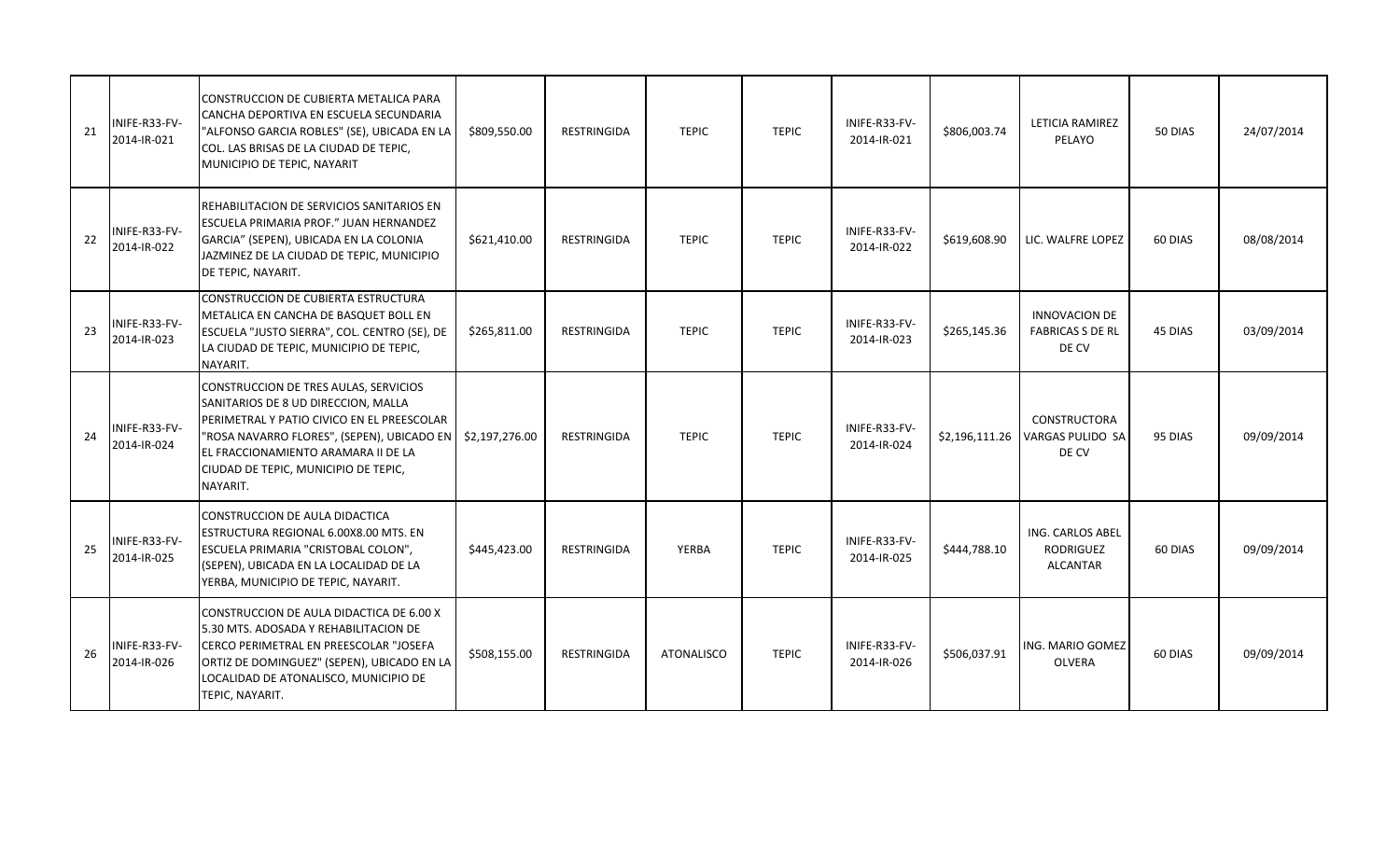| 27 | INIFE-R33-FV-<br>2014-IR-027 | CONSTRUCCION DE SERVICIOS SANITARIOS DE 8<br>UD. EN ESCUELA PRIMARIA "PROGRESO"<br>(SEPEN), UBICADA EN LA LOCALIDAD DE SAN<br>JOSE DE GRACIA, MUNICIPIO DE ACAPONETA,<br>NAYARIT.                                                  | \$656,316.00 | RESTRINGIDA        | SAN JOSE DE<br><b>GRACIA</b> | <b>ACAPONETA</b> | INIFE-R33-FV-<br>2014-IR-027 | \$656,192.54 | ING. JUAN MANUEL<br>AYON HERNANDEZ         | 60 DIAS | 09/09/2014 |
|----|------------------------------|------------------------------------------------------------------------------------------------------------------------------------------------------------------------------------------------------------------------------------|--------------|--------------------|------------------------------|------------------|------------------------------|--------------|--------------------------------------------|---------|------------|
| 28 | INIFE-R33-FV-<br>2014-IR-028 | CONSTRUCCION DE AULA DE 2 E.E. ESTRUCTURAL<br>"U2-C" EN PLANTA ALTA EN EL COLEGIO DE<br>BACHILLERES DEL ESTADO DE NAYARIT<br>(COBAEN), UBICADO EN LA COL. CIUDAD<br>INDUSTRIAL DE LA CIUDAD TEPIC, MUNICIPIO DE<br>TEPIC, NAYARIT. | \$515,406.00 | <b>RESTRINGIDA</b> | <b>TEPIC</b>                 | <b>TEPIC</b>     | INIFE-R33-FV-<br>2014-IR-028 | \$513,767.75 | ING. JOSE RAUL<br>ANGELES ORTEGON          | 60 DIAS | 10/09/2014 |
| 29 | INIFE-R33-FV-<br>2012-IR-029 | SUSTITUCION DE DOS AULAS DIDACTICAS EN<br>ESTRUCTURA REGIONAL DE 6.00X8.00 MTS. EN<br>ESCUELA PRIMARIA RURAL FEDERAL "CINCO DE<br>MAYO" (SEPEN) UBICADA EN LA LOCALIDAD DE<br>UZETA, MUNICIPIO DE AHUACATLAN, NAYARIT              | \$885,659.00 | <b>RESTRINGIDA</b> | <b>UZETA</b>                 | AHUACATLAN       | INIFE-R33-FV-<br>2012-IR-029 | \$869,731.15 | EVERGEO<br><b>CONSTRUCTORA SA</b><br>DE CV | 60 DIAS | 10/09/2014 |
| 30 | INIFE-R33-FV-<br>2012-IR-030 | REHABILITACION DE 2 AULAS DIDACTICAS DE<br>6.00X8.00MTS EN ESTRUCTURA REGIONAL<br>PRIMARIA "JUAN ESCUTIA" (SEPEN), UBICADA EN<br>LA LOCALIDAD DE EL NARANJO (SAN DIEGO EL<br>NARANJO),<br>MUNICIPIO DE ACAPONETA,<br>NAYARIT.      | \$557,858.00 | <b>RESTRINGIDA</b> | EL NARANJO                   | <b>ACAPONETA</b> | INIFE-R33-FV-<br>2012-IR-030 | \$557,309.61 | ING. MILTON RIVAS<br><b>MEJIA</b>          | 60 DIAS | 10/09/2014 |
| 31 | INIFE-R33-FV-<br>2012-IR-031 | REHABILITACION DE 2 AULAS DIDACTICAS DE<br>6.00X8.00 MTS Y SERVICIOS SANITARIOS EN EL<br>PREESCOLAR "ALEJANDRINA MEDINA RUEDA"<br>(SE) UBICADO EN LA LOCALIDAD DE SAN BLAS,<br>MUNICIPIO DE SAN BLAS, NAYARIT                      | \$557,858.00 | <b>RESTRINGIDA</b> | <b>SAN BLAS</b>              | <b>SAN BLAS</b>  | INIFE-R33-FV-<br>2012-IR-031 | \$828,892.34 | <b>VOSTOK</b><br>ARQUITECTURA SA<br>DE CV  | 60 DIAS | 10/09/2014 |
| 32 | INIFE-R33-FV-<br>2012-IR-032 | CONSTRUCCION DE AULA-COCINA ESTRUCTURA<br>REGIONAL 6.00X8.00 MTS, PORTICO Y OBRA<br>COMPLEMENTARIA EN PREESCOLAR "MEXICO"<br>(SEPEN), UBICADO EN INFONAVIT LOS FRESNOS<br>DE LA CIUDAD DE TEPIC, NAYARIT (SALDOS<br>$2013$ ).      | \$673,193.00 | <b>RESTRINGIDA</b> | <b>TEPIC</b>                 | <b>TEPIC</b>     | INIFE-R33-FV-<br>2012-IR-032 | \$664,809.69 | <b>FERNANDO OROZCO</b><br>RAMIREZ          | 60 DIAS | 10/09/2014 |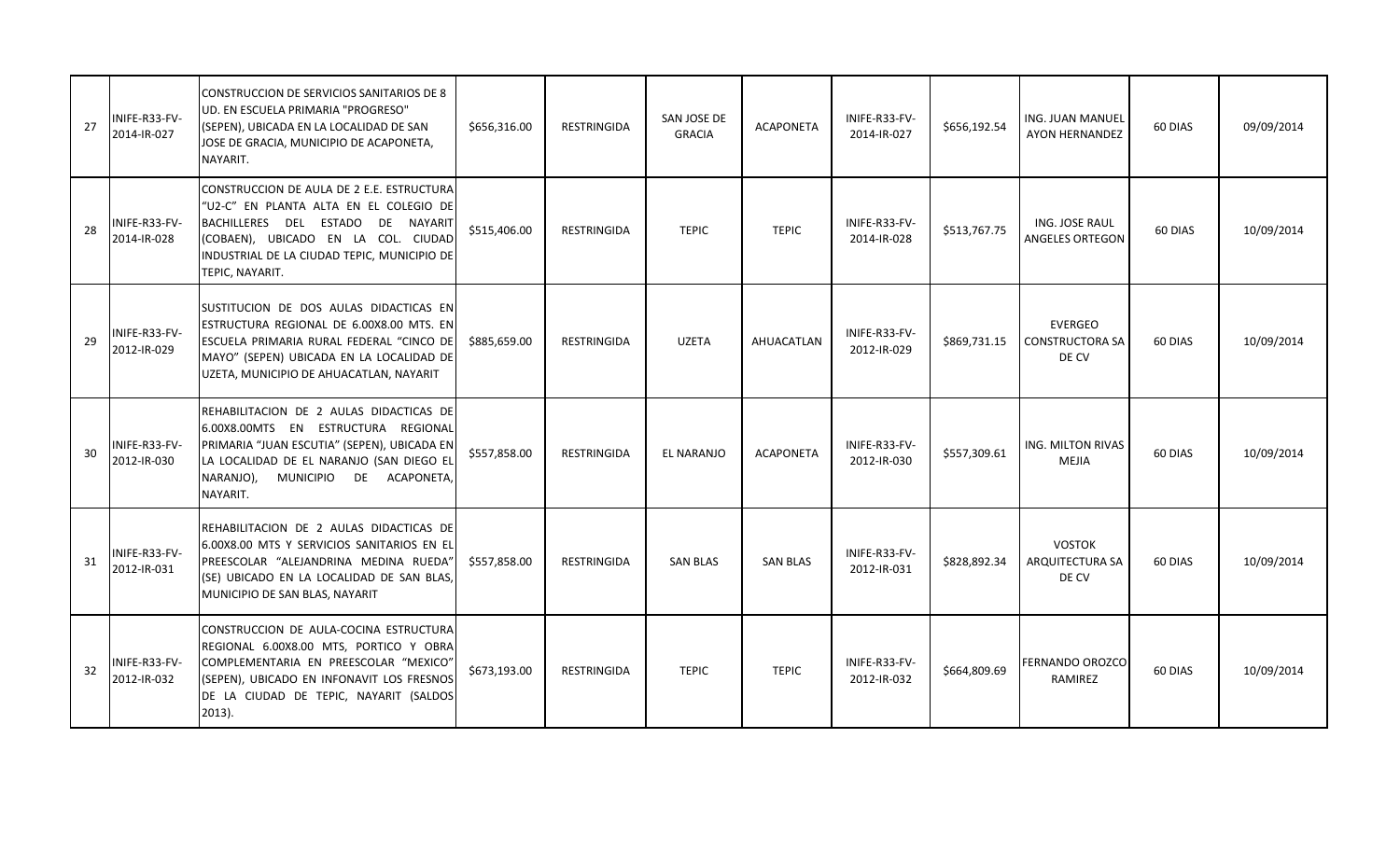| 33 | INIFE-R33-FV-<br>2014-IR-033 | REHABILITACION DE TECHOS EN TRES MODULOS.<br>ESTRUCTURA REGIONAL DE 6.00X8.00 MTS. EN<br>ESCUELA PRIMARIA "LUIS DONALDO COLOSIO"<br>(SEPEN), UBICADA EN LA COL. AMPLIACION<br>TIERRA Y LIBERTAD DE LA CIUDAD DE TEPIC,<br>NAYARIT.                             | \$482,112.00   | RESTRINGIDA        | <b>TEPIC</b>     | <b>TEPIC</b>     | INIFE-R33-FV-<br>2014-IR-033 | \$481,878.06   | ARQ. RICARDO<br>MICHEL LOPEZ<br>RAMIREZ     | 50 DIAS | 19/09/2014 |
|----|------------------------------|----------------------------------------------------------------------------------------------------------------------------------------------------------------------------------------------------------------------------------------------------------------|----------------|--------------------|------------------|------------------|------------------------------|----------------|---------------------------------------------|---------|------------|
| 34 | INIFE-R33-FV-<br>2014-IR-034 | REHABILITACION GENERAL DE AULAS Y<br>SERVICIOS SANITARIOS EN ESCUELA<br>TELESECUNDARIA "NICOLAS PACHECO CRUZ"<br>(SE), UBICADA EN LA LOCALIDAD DE<br>HUARISTEMBA, MUNICIPIO DE SAN BLAS,<br>NAYARIT                                                            | \$1,302,101.00 | RESTRINGIDA        | HUARISTEMBA      | <b>SAN BLAS</b>  | INIFE-R33-FV-<br>2014-IR-034 | \$1,299,578.01 | ING. VICTOR<br>ARELLANO LOPEZ               | 75 DIAS | 19/09/2014 |
| 35 | INIFE-R33-FV-<br>2014-IR-035 | CONSTRUCCION DE 3 AULAS DIDACTICAS DE 6.00<br>C 8.00 MTS. Y AREA ADMINISTRATIVA EN<br>ESCUELA SECUNDARIA "JOSE VASCONCELOS"<br>(SEPEN), UBICADA EN LA LOCALIDAD DE<br>ACAPONETA, MUNICIPIO DE ACAPONETA,<br>NAYARIT.                                           | \$1,943,617.00 | RESTRINGIDA        | <b>ACAPONETA</b> | <b>ACAPONETA</b> | INIFE-R33-FV-<br>2014-IR-035 | \$1,937,974.33 | PRR<br><b>CONSTRUCTORA S</b><br>DE RL DE CV | 85 DIAS | 19/09/2014 |
| 36 | INIFE-R33-FV-<br>2014-IR-036 | CONSTRUCCION DE AULA DIDACTICA DE 6.00 X<br>8.00 MTS. EN ESTRUCTURA REGIONAL Y CANCHA<br>DE USOS MULTIPLES EN ESCUELA PRIMARIA "15<br>DE SEPTIEMBRE" (SE), UBICADA EN LA<br>LOCALIDAD DE COMPOSTELA, MUNICIPIO DE<br>COMPOSTELA, NAYARIT                       | \$910,299.00   | RESTRINGIDA        | COMPOSTELA       | COMPOSTELA       | INIFE-R33-FV-<br>2014-IR-036 | \$904,594.27   | DICONAY S DE RL DE<br>CV                    | 70 DIAS | 19/09/2014 |
| 37 | INIFE-R33-FV-<br>2014-IR-037 | REHABILITACION DE SERVICIOS SANITARIOS Y<br>TECHOS DE 3 AULAS DIDACTICAS Y<br>CONSTRUCCION DE OBRA COMPLEMENTARIA EN<br>ESCUELA TELESECUNDARIA "ROSARIO<br>CASTELLANOS" (SE), UBICADA EN LA LOCALIDAD<br>DE VILLA MORELOS, MUNICIPIO DE<br>COMPOSTELA, NAYARIT | \$414,049.00   | <b>RESTRINGIDA</b> | VILLA MORELOS    | COMPOSTELA       | INIFE-R33-FV-<br>2014-IR-037 | \$413,916.49   | ARQ. JOSE ISABEL<br>PACHECO ROSALES         | 60 DIAS | 19/09/2014 |
| 38 | INIFE-R33-FV-<br>2014-IR-038 | SUSTITUCION DE AULA DIDACTICA Y DIRECCION<br>EN ESCUELA PRIMARIA "JAIME NUNO" (SEPEN),<br>UBICADA EN LA LOCALIDAD DE EL AHUACATE,<br>MUNICIPIO DE TEPIC, NAYARIT.                                                                                              | \$679,347.00   | <b>RESTRINGIDA</b> | AHUACATE         | <b>TEPIC</b>     | INIFE-R33-FV-<br>2014-IR-038 | \$678,948.94   | ING. JORGE ARTURO<br>RAMIREZ MUÑOZ          | 60 DIAS | 22/09/2014 |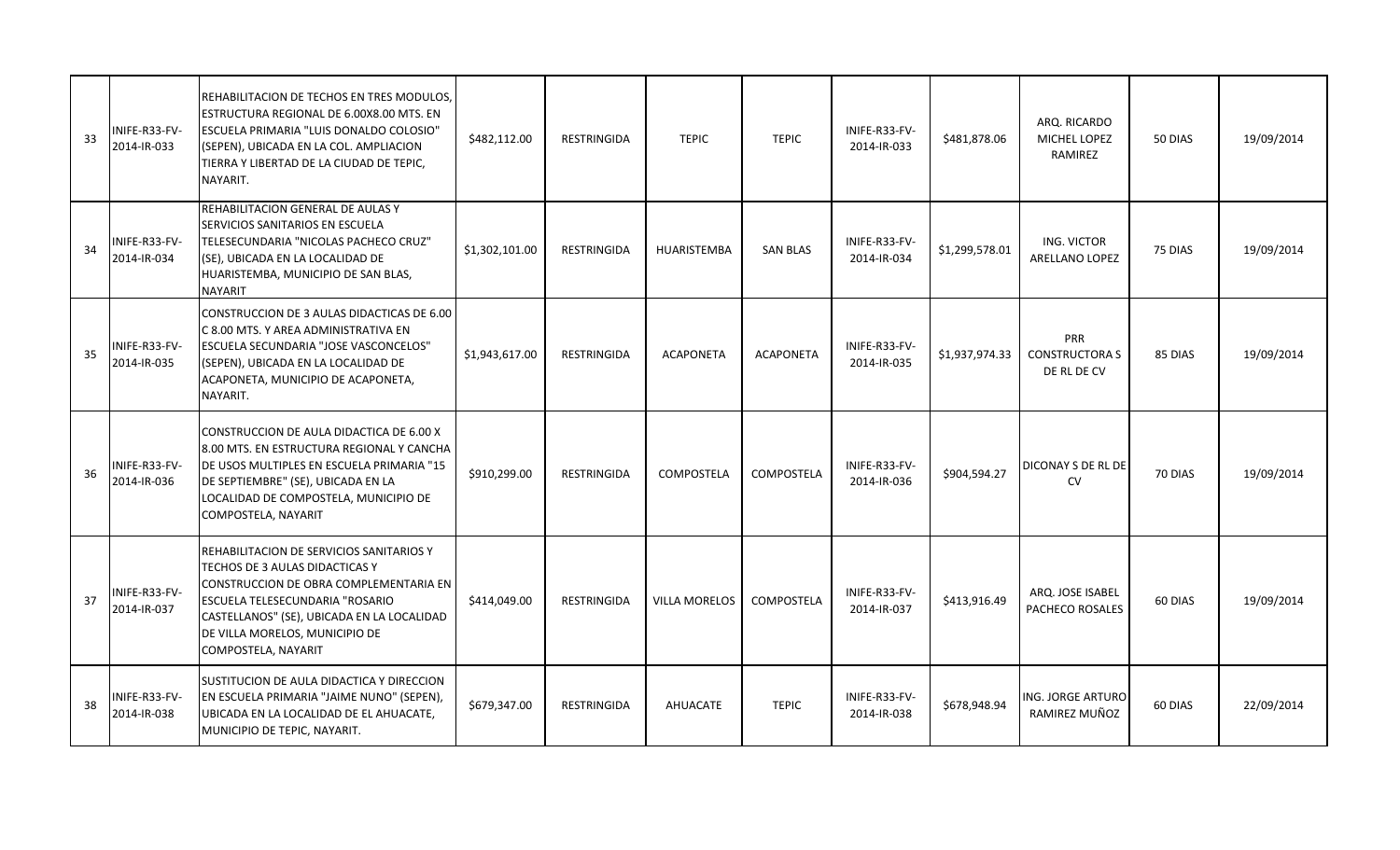| 39 | NIFE-R33-FV-<br>2014-IR-039  | CONSTRUCCION DE SERVICIOS SANITARIOS DE 8<br>UD Y OBRA COMPLEMENTARIA EN ESCUELA<br>PRIMARIA "MIGUEL HIDALGO" (SEPEN), UBICADA<br>EN LA LOCALIDAD DE SAN JUAN BAUTISTA,<br>MUNICIPIO DE ROSAMORADA, NAYARIT                                                                                | \$802,184.00   | RESTRINGIDA        | <b>SAN JUAN</b><br><b>BAUTISTA</b> | ROSAMORADA                     | INIFE-R33-FV-<br>2014-IR-039 | \$798,234.08   | <b>GD PLANEACION</b><br><b>ADMINSTRACION Y</b><br><b>CONSTRUCCION DE</b><br>OBRAS S DE RL DE<br><b>CV</b> | 70 DIAS | 22/09/2014 |
|----|------------------------------|--------------------------------------------------------------------------------------------------------------------------------------------------------------------------------------------------------------------------------------------------------------------------------------------|----------------|--------------------|------------------------------------|--------------------------------|------------------------------|----------------|-----------------------------------------------------------------------------------------------------------|---------|------------|
| 40 | NIFE-R33-FV-<br>2014-IR-040  | CONSTRUCCION DE CUBIERTA EN ESTRUCTURA<br>METALICA PARA CANCHA DE USOS MULTIPLES E<br>IMPERMEABILIZACION DE EDIFICIO "B" (EDIFICIO<br>DE 12 E.E. EN ESTRUCTURA U2-C) EN ESCUELA<br>SECUNDARIA "JUAN ESCUTIA" (SE), UBICADA EN<br>LA CIUDAD DE TEPIC, MUNICIPIO DE TEPIC,<br><b>NAYARIT</b> | \$1,536,717.00 | RESTRINGIDA        | <b>TEPIC</b>                       | <b>TEPIC</b>                   | INIFE-R33-FV-<br>2014-IR-040 | \$1,534,182.23 | ING. JACIEL<br><b>GUILLERMO</b><br><b>VARGAS ORTEGA</b>                                                   | 60 DIAS | 22/09/2014 |
| 41 | INIFE-R33-FV-<br>2014-IR-041 | CONSTRUCCION DE AULA DIDACTICA DE 6.00 X<br>8.00 MTS EN ESTRUCTURA REGIONAL EN<br>ESCUELA TELESECUNDARIA "SANTIAGO ROJAS<br>RENTERIA" (SE), UBICADA EN LA LOCALIDAD DE<br>EL PINAL, MUNICIPIO DE LA YESCA, NAYARIT                                                                         | \$419,918.00   | RESTRINGIDA        | <b>EL PINAL</b>                    | YESCA                          | INIFE-R33-FV-<br>2014-IR-041 | \$416,464.36   | L.A.E. CESAR<br>ALBERTO LUNA<br>HERRERA                                                                   | 65 DIAS | 22/09/2014 |
| 42 | INIFE-R33-FV-<br>2014-IR-042 | CONSTRUCCION DE BARDEO PERIMETRAL EN<br>PREESCOLAR "ROSA NAVARRO", (SEPEN)<br>UBICADO EN LA LOCALIDAD DE COMPOSTELA,<br>MUNICIPIO DE COMPOSTELA, NAYARIT.                                                                                                                                  | \$1,078,558.00 | RESTRINGIDA        | COMPOSTELA                         | <b>COMPOSTELA</b>              | INIFE-R33-FV-<br>2014-IR-042 | \$1,076,238.40 | PRECOLADOS Y<br><b>CONSTRUCCIONES</b><br>DE TEPIC SA DE CV                                                | 70 DIAS | 26/09/2014 |
| 43 | INIFE-R33-FV-<br>2014-IR-043 | CONSTRUCCION DE AULA DIDACTICA EN<br>ESTRUCTURA U1-C EN ESCUELA SECUNDARIA<br>TECNICA "MATEO CASTELLON PEREZ" (SEPEN),<br>UBICADA EN LA LOCALIDAD DE SAN PEDRO<br>LAGUNILLAS, MUNICIPIO DE SAN PEDRO<br>LAGUNILLAS, NAYARIT.                                                               | \$651,891.00   | <b>RESTRINGIDA</b> | <b>SAN PEDRO</b><br>LAGUNILLAS     | <b>SAN PEDRO</b><br>LAGUNILLAS | INIFE-R33-FV-<br>2014-IR-043 | \$642,657.33   | ING. VALENTINA<br><b>FERNANDEZ CASAS</b>                                                                  | 60 DIAS | 26/09/2014 |
| 44 | NIFE-R33-FV-<br>2014-IR-044  | CONSTRUCCION DE AULA DIDACTICA AISLADA DE<br>6.00X8.00 MTS. EN PREESCOLAR "RAUL ERNESTO<br>DELGADO BARRIOS" (SEPEN), UBICADO EN LA<br>LOCALIDAD DE LAS VARAS, MUNICIPIO DE<br>COMPOSTELA, NAYARIT                                                                                          | \$412,661.00   | RESTRINGIDA        | <b>LAS VARAS</b>                   | COMPOSTELA                     | INIFE-R33-FV-<br>2014-IR-044 | \$412,660.85   | SERVICIOS DE<br><b>INGENIERIA LA CRUZ</b><br>SA DE CV                                                     | 60 DIAS | 26/09/2014 |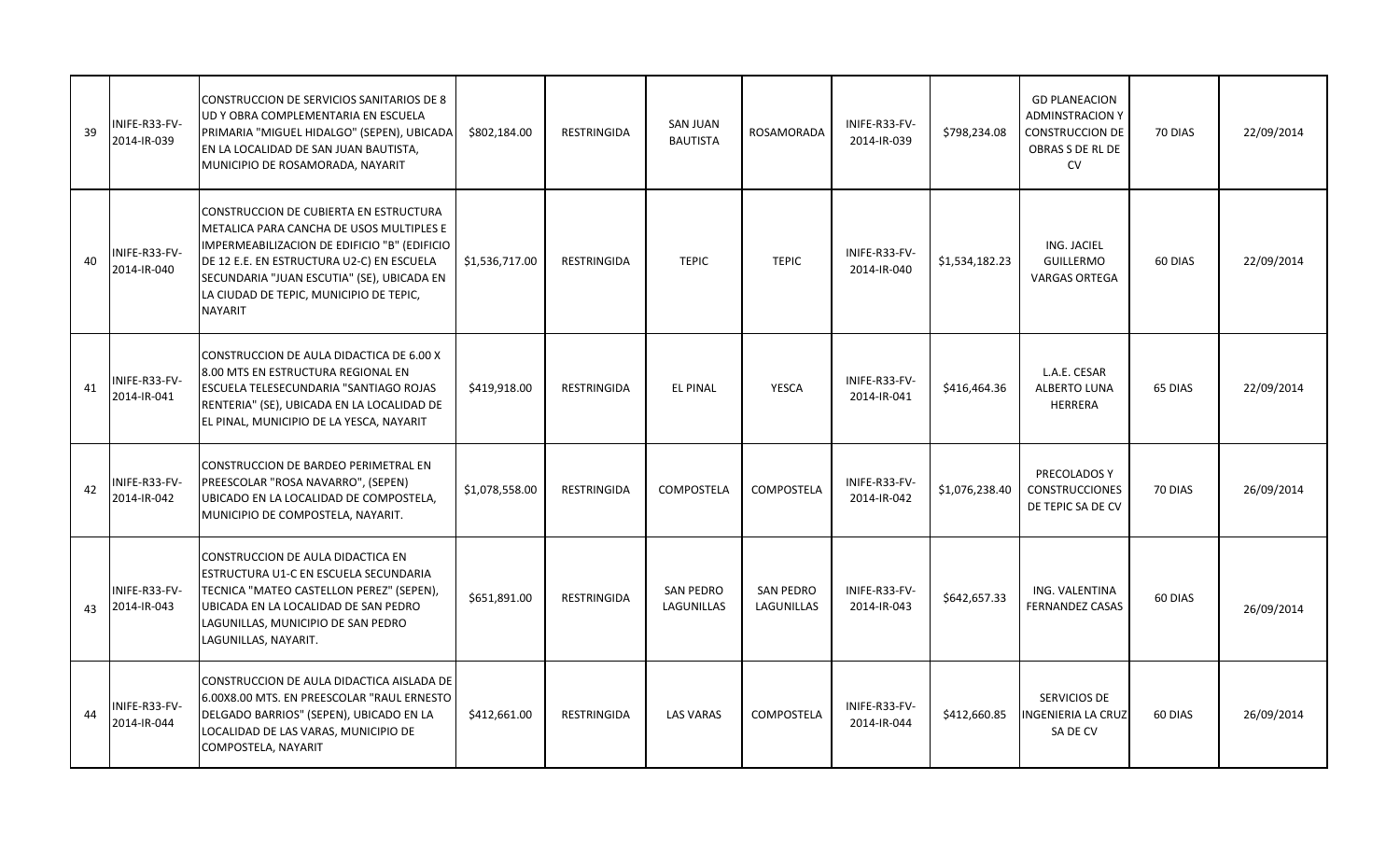| 45 | INIFE-R33-FV-<br>2014-IR-045 | REHABILITACION DE SERVICIOS, DIRECCION Y<br>CONSTRUCCION DE OBRA COMPLEMENTARIA EN<br>ESCUELA TELESECUNDARIA "JUAN ESCUTIA" (SE),<br>UBICADA EN LA LOCALIDAD DE ALTAVISTA,<br>MUNICIPIO DE COMPOSTELA, NAYARIT                                                   | \$403,266.00   | RESTRINGIDA        | <b>ALTAVISTA</b>               | COMPOSTELA      | INIFE-R33-FV-<br>2014-IR-045 | \$401,501.15   | <b>INOVACION</b><br><b>CONSTRUCCIONES Y</b><br>DISEÑO SA DE CV  | 60 DIAS | 26/09/2014 |
|----|------------------------------|------------------------------------------------------------------------------------------------------------------------------------------------------------------------------------------------------------------------------------------------------------------|----------------|--------------------|--------------------------------|-----------------|------------------------------|----------------|-----------------------------------------------------------------|---------|------------|
| 46 | INIFE-R33-FV-<br>2014-IR-046 | REHABILITACION DE 2 AULAS DIDACTICAS<br>ESTRUCTURA REGIONAL 6.00X5.30 MTS. EN EL<br>PREESCOLAR "ESTEFANIA CASTAÑEDA" (SE),<br>UBICADO EN LA LOCALIDAD DE SAN JUAN DE<br>ABAJO, MUNICIPIO DE BAHIA DE BANDERAS,<br><b>NAYARIT</b>                                 | \$336,314.00   | <b>RESTRINGIDA</b> | SAN JUAN DE<br>ABAJO           | <b>BADEBA</b>   | INIFE-R33-FV-<br>2014-IR-046 | \$335,966.96   | <b>INGENIERIA Y OBRA</b><br><b>CIVIL DE NAYARIT SA</b><br>DE CV | 50 DIAS | 26/09/2014 |
| 47 | INIFE-R33-FV-<br>2014-IR-047 | CONSTRUCCION DE AULA DIDACTICA<br>ESTRUCTURA REGIONAL 6.00 X 8.00 MTS.,<br>SERVICIOS SANITARIOS DE 4 UD. Y OBRA<br>COMPLEMENTARIA EN ESCUELA PRIMARIA<br>INDIGENA "YURAME" (SEPEN), UBICADA EN LA<br>LOCALIDAD DE EL NARANJO, MUNICIPIO DE EL<br>NAYAR, NAYARIT. | \$1,337,993.00 | RESTRINGIDA        | EL NARANJO                     | <b>EL NAYAR</b> | INIFE-R33-FV-<br>2014-IR-047 | \$1,334,743.83 | CONSTRUCTORA<br><b>COSTA Y SIERRA</b><br>NAYARITA SA DE CV      | 70 DIAS | 26/09/2014 |
| 48 | INIFE-R33-FV-<br>2014-IR-048 | REHABILITACION DE AULAS DIDACTICAS<br>ESTRUCTURA REGIONAL 6.00X8.00 MTS. EN<br>ESCUELA TELESECUNDARIA "CECILIO OLIVO" (SE),<br>UBICADA EN LA LOCALIDAD DE PUERTA DE<br>PLATANARES, MUNICIPIO DE RUIZ, NAYARIT.                                                   | \$663,226.00   | <b>RESTRINGIDA</b> | <b>PUERTA DE</b><br>PLATANARES | RUIZ            | INIFE-R33-FV-<br>2014-IR-048 | \$662,202.68   | ING. FRANCISCO<br><b>ARNULFO</b><br>LIZARRAGA<br><b>MONTERO</b> | 55 DIAS | 29/09/2014 |
| 49 | INIFE-R33-FV-<br>2014-IR-049 | REHABILITACION DE 3 AULAS DIDACTICAS,<br>DIRECCION-BODEGA DE 6.00 X 8 MTS. EN<br><b>ESCUELA PRIMARIA INDIGENA "JUSTO SIERRA"</b><br>(SEPEN), UBICADA EN LA LOCALIDAD DE PLAYA<br>GOLONDRINAS (EL REACOMODO), MUNICIPIO DE<br>EL NAYAR, NAYARIT                   | \$808,097.00   | <b>RESTRINGIDA</b> | PLAYA<br><b>GOLONDRINAS</b>    | <b>EL NAYAR</b> | INIFE-R33-FV-<br>2014-IR-049 | \$803,331.39   | CONSTRUCTORA<br><b>COSTA Y SIERRA</b><br>NAYARITA SA DE CV      | 65 DIAS | 29/09/2014 |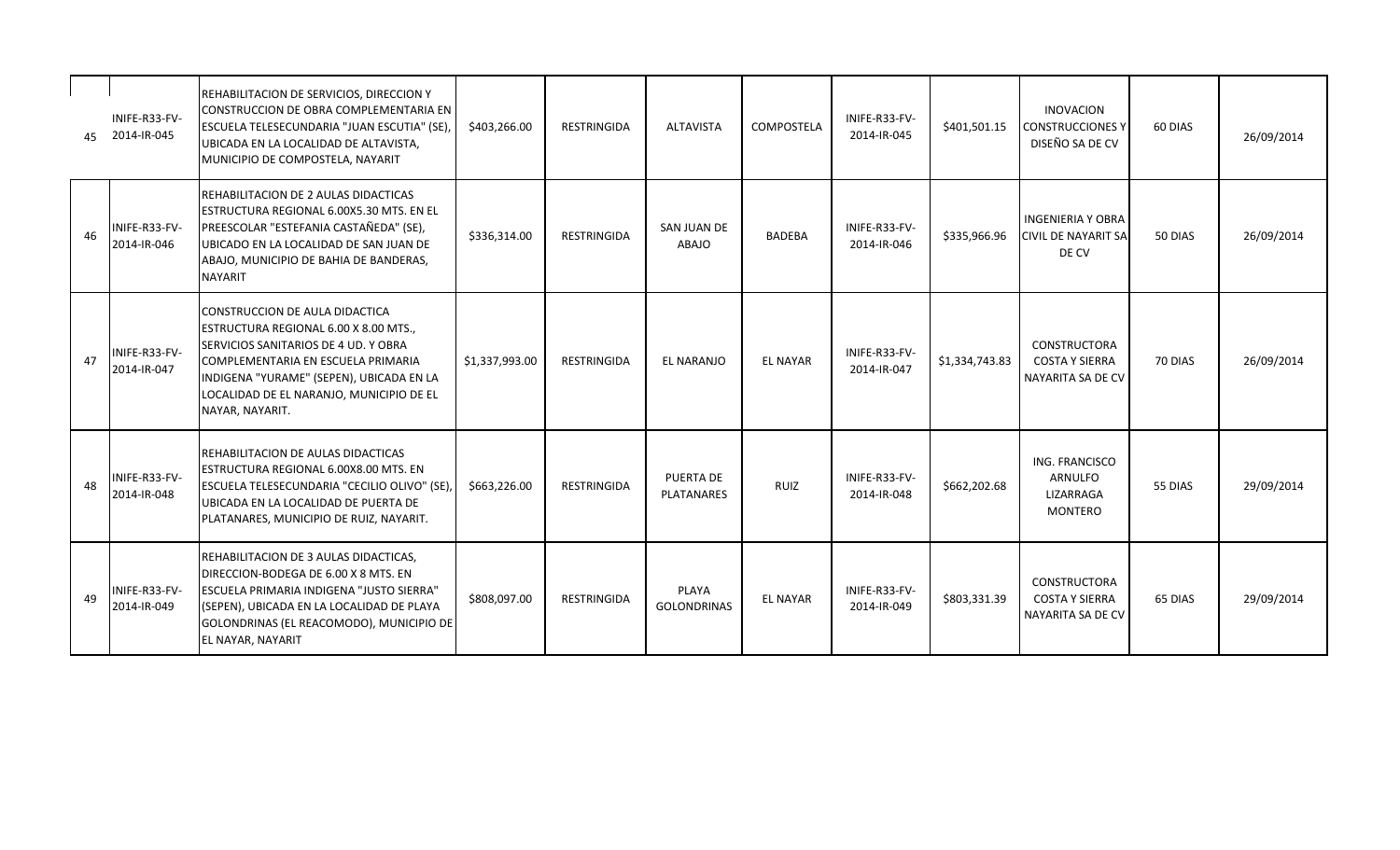| 50 | <b>INIFE-R33-FV-</b><br>2014-IR-050 | REHABILITACION DE AULAS DIDACTICAS DE 6.00<br>X 8.00 MTS., SERVICIOS SANITARIOS Y<br>CONSTRUCCION DE PLAZA CIVICA EN ESCUELA<br>TELESECUNDARIA "ANTONIO R. LAURELES" (SE),<br>UBICADA EN LA LOCALIDAD DE LAURELES Y<br>GONGORA (EL LIMON) MUNICIPIO DE SAN BLAS,<br><b>NAYARIT</b> | \$940,186.00   | RESTRINGIDA        | <b>LAURELES Y</b><br>GONGORA | <b>SAN BLAS</b>                     | INIFE-R33-FV-<br>2014-IR-050   | \$940,068.52   | ARQ. EDGAR<br><b>ENRIQUE</b><br>RUVALCABA<br><b>RODRIGUEZ</b> | 65 DIAS | 29/09/2014 |
|----|-------------------------------------|------------------------------------------------------------------------------------------------------------------------------------------------------------------------------------------------------------------------------------------------------------------------------------|----------------|--------------------|------------------------------|-------------------------------------|--------------------------------|----------------|---------------------------------------------------------------|---------|------------|
| 51 | INIFE-R33-FV-<br>2014-IR-051        | REHABILITACION DE LABORATORIO Y RED<br>ELECTRICA GENERAL EN ESCUELA SECUNDARIA<br>"FRANCISCO J. MUGICA" (SEPEN), UBICADA EN<br>LA LOCALIDAD DE AMAPA, MUNICIPIO DE<br>SANTIAGO IXCUINTLA, NAYARIT                                                                                  | \$1,260,519.00 | RESTRINGIDA        | AMAPA                        | SANTIAGO<br>IXCUINTLA               | INIFE-R33-FV-<br>2014-IR-051   | \$1,259,650.65 | CONSTRUCTORA<br>URIATE SA DE CV                               | 70 DIAS | 29/09/2014 |
| 52 | INIFE-R33-FV-<br>2014-IR-052        | REHABILITACION DE RED ELECTRICA EN ESCUELA<br>PRIMARIA "EMILIANO ZAPATA" (SE), UBICADA EN<br>LA LOCALIDAD DE VILLA HIDALGO (EL NUEVO),<br>MUNICIPIO DE SANTIAGO IXCUINTLA, NAYARIT.                                                                                                | \$911,183.00   | <b>RESTRINGIDA</b> | <b>VILLA HIDALGO</b>         | SANTIAGO<br><b>IXCUINTLA</b>        | INIFE-R33-FV-<br>2014-IR-052-1 | \$911,181.71   | <b>IRMA ANGELICA</b><br><b>MARTINEZ MEDINA</b>                | 60 DIAS | 29/09/2014 |
|    | INIFE-R33-FV-<br>2014-IR-052        | REHABILITACION DE AULA DIDACTICA DE 6.00 X<br>8.00 MTS. EN EL PREESCOLAR "LAZARO<br>CARDENAS" (SEPEN), UBICADO EN LA LOCALIDAD<br>DE VADO DEL CORA (ESTACION PANI),<br>MUNICIPIO DE SANTIAGO IXCUINTLA, NAYARIT.                                                                   | \$206,800.00   | RESTRINGIDA        | VADO DEL CORA                | <b>SANTIAGO</b><br><b>IXCUINTLA</b> | INIFE-R33-FV-<br>2014-IR-052-2 | \$206,793.25   | <b>IRMA ANGELICA</b><br><b>MARTINEZ MEDINA</b>                | 45 DIAS | 29/09/2014 |
| 53 | INIFE-R33-FV-<br>2014-IR-053        | CONSTRUCCION DE MURO DE CONTENCION Y<br>CERCO PERIMETRAL DE MALLA CICLON EN<br>ESCUELA PRIMARIA INDIGENA "WIMAKAURI"<br>(SEPEN) UBICADA EN LA LOCALIDAD DE EL<br>BURUATO, MUNICIPIO DE SANTA MARIA DEL<br>ORO, NAYARIT                                                             | \$540,490.00   | <b>RESTRINGIDA</b> | <b>BURUATO</b>               | SAMAO                               | INIFE-R33-FV-<br>2014-IR-053   | \$538,041.99   | <b>JUAN MANUEL</b><br><b>MONTES GOMEZ</b>                     | 60 DIAS | 29/09/2014 |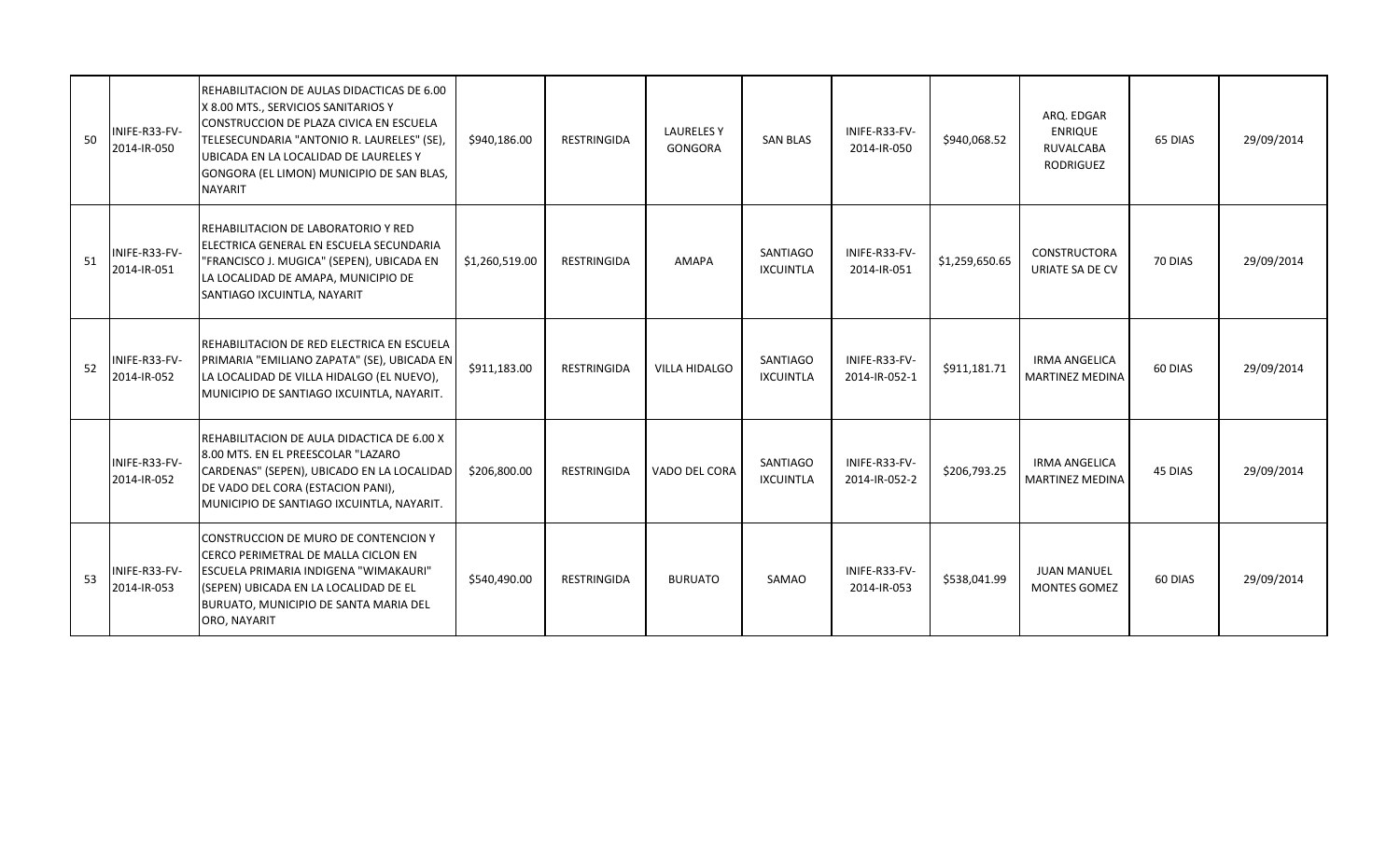| 54 | INIFE-R33-FV-<br>2014-IR-054 | CONSTRUCCION DE SERVICIOS SANITARIOS,<br><b>IREHABILITACION DE TECHOS EN GENERAL Y</b><br>LABORATORIO Y CONSTRUCCION DE OBRA<br>COMPLEMENTARIA EN ESCUELA SECUNDARIA<br>TECNICA "TIERRA Y LIBERTAD" (SEPEN), UBICADA<br>EN LA LOCALIDAD DE GUADALUPE VICTORIA (LA<br>VIROCHA), MUNICIPIO DE SAN BLAS, NAYARIT. | \$2,387,104.00 | 2378296.03         | <b>GUADALUPE</b><br><b>VICTORIA</b> | <b>SAN BLAS</b> | INIFE-R33-FV-<br>2014-IR-054 | \$2,378,296.03 | <b>IBARRA &amp; GARCIA</b><br><b>GRUPO</b><br><b>CONSTRUCTOR SA</b><br>DE CV                              | 75 DIAS | 03/11/2014 |
|----|------------------------------|----------------------------------------------------------------------------------------------------------------------------------------------------------------------------------------------------------------------------------------------------------------------------------------------------------------|----------------|--------------------|-------------------------------------|-----------------|------------------------------|----------------|-----------------------------------------------------------------------------------------------------------|---------|------------|
| 55 | INIFE-R33-FV-<br>2014-IR-055 | <b>SUSTITUCION DE PLAZA CIVICA Y CONSTRUCCION</b><br>DE OBRA EXTERIOR EN ESCUELA<br>TELESECUNDARIA "REY NAYAR" (SE), UBICADA<br>EN LA LOCALIDAD DE AMATLAN DE JORA,<br>MUNICIPIO DE LA YESCA, NAYARIT                                                                                                          | \$953,875.00   | <b>RESTRINGIDA</b> | <b>AMATLAN DE</b><br><b>JORA</b>    | LA YESCA        | INIFE-R33-FV-<br>2014-IR-055 | \$953,655.37   | ING. JORGE ARTURO<br>RAMIREZ MUÑOZ                                                                        | 60 DIAS | 03/11/2014 |
| 56 | INIFE-R33-FV-<br>2014-IR-056 | CONSTRUCCION DE BARDEO CIEGO EN ESCUELA<br>PRIMARIA "SEBASTIAN LERDO DE TEJEDA"<br>(SEPEN), UBICADA EN LA LOCALIDAD DE LA<br>PEÑITA DE JALTEMBA, MUNICIPIO DE<br>COMPOSTELA, NAYARIT                                                                                                                           | \$809,550.00   | <b>RESTRINGIDA</b> | PEÑITA DE<br><b>JALTEMBA</b>        | COMPOSTELA      | INIFE-R33-FV-<br>2014-IR-056 | \$862,184.80   | SPAD<br><b>CONSTRUCTORA SA</b><br>DE CV                                                                   | 50 DIAS | 03/11/2014 |
| 57 | INIFE-R33-FV-<br>2014-IR-057 | IREHABILITACION GENERAL DE RED ELECTRICA EN<br><b>ESCUELA SECUNDARIA TECNICA NO. 37</b><br>"RICARDO FLORES MAGON" (SEPEN), UBICADA<br>EN LA LOCALIDAD DE TETITLAN, MPIO DE<br>AHUACATLAN, NAYARIT.                                                                                                             | \$365,210.00   | <b>RESTRINGIDA</b> | TETITLAN                            | AHUACATLAN      | INIFE-R33-FV-<br>2014-IR-057 | \$359,192.99   | <b>SUPERVICION</b><br><b>INFRAESTRUCTURA</b><br>Y CONSTRUCCIONES<br>DEL PACIFICO SA DE<br><b>CV</b>       | 45 DIAS | 03/11/2014 |
| 58 | INIFE-R33-FV-<br>2014-IR-058 | CONSTRUCCION DE DOS AULAS DIDACTICAS EN<br><b>IESTRUCTURA U2-C PLANTA ALTA EN ESCUELA</b><br>SECUNDARIA "LAZARO CARDENAS DEL RIO" (SE)<br>UBICADA EN LA CIUDAD DE TEPIC, MUNICIPIO DE<br><b>TEPIC, NAYARIT</b>                                                                                                 | \$1,029,878.00 | <b>RESTRINGIDA</b> | <b>TEPIC</b>                        | <b>TEPIC</b>    | INIFE-R33-FV-<br>2014-IR-058 | \$1,020,008.22 | <b>GD PLANEACION</b><br><b>ADMINSTRACION Y</b><br><b>CONSTRUCCION DE</b><br>OBRAS S DE RL DE<br><b>CV</b> | 70 DIAS | 03/11/2014 |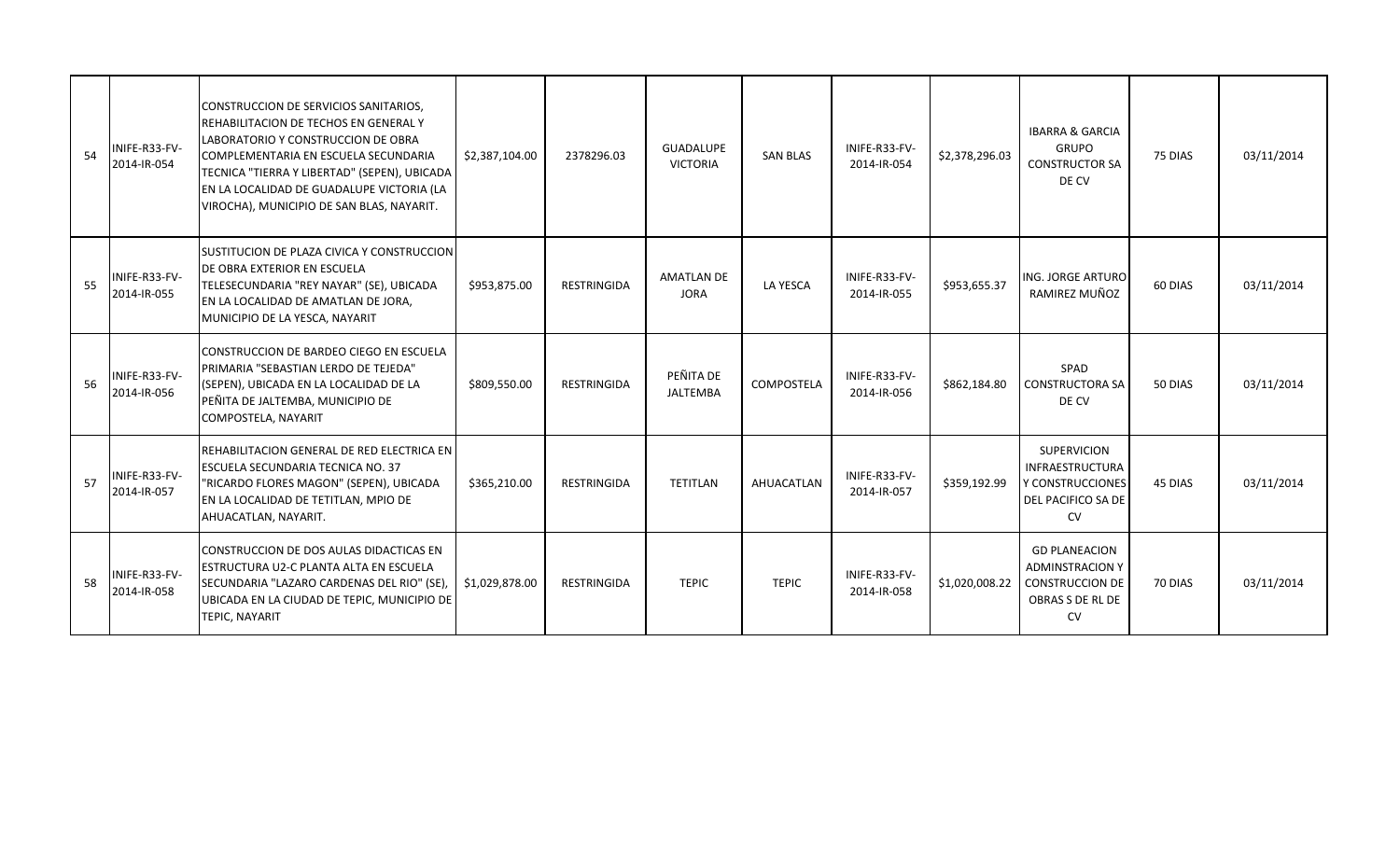| 59 | INIFE-R33-FV-<br>2014-IR-059 | CONSTRUCCION DE BARDEO CIEGO PERIMETRAL,<br>SUSTITUCION DE PATIO CIVICO, SUSTITUCION DE<br><b>BANQUETAS Y MURETES DE JARDINERAS Y</b><br>REHABILITACION DE SERVICIOS SANITARIOS,<br>DIRECCION Y UN AULA EN PREESCOLAR "JUAN<br>ESCUTIA" (SEPEN) UBICADO EN LA LOCALIDAD DE<br>TEPUZHUACAN, MUNICIPIO DE AMATLAN DE<br>CAÑAS, NAYARIT. | \$1,017,309.00 | <b>RESTRINGIDA</b> | <b>TEPUZHUACAN</b> | <b>AMATLAN DE</b><br>CAÑAS | INIFE-R33-FV-<br>2014-IR-059   | \$1,016,040.69 | ING. JOSE<br><b>ALEJANDRO</b><br>RAMIREZ CARRILLO                                            | 70 DIAS | 03/11/2014 |
|----|------------------------------|---------------------------------------------------------------------------------------------------------------------------------------------------------------------------------------------------------------------------------------------------------------------------------------------------------------------------------------|----------------|--------------------|--------------------|----------------------------|--------------------------------|----------------|----------------------------------------------------------------------------------------------|---------|------------|
| 60 | INIFE-R33-FV-<br>2014-IR-060 | CONSTRUCCION DE SERVICIOS SANITARIOS DE 8<br>UD. Y OBRA COMPLEMENTARIA EN PREESCOLAR<br>"GABRIELA MISTRAL" (SEPEN) UBICADO EN LA<br>LOCALIDAD DE BUCERIAS, MUNICIPIO DE BAHIA<br>DE BANDERAS, NAYARIT.                                                                                                                                | \$816,698.00   | <b>RESTRINGIDA</b> | <b>BUCERIAS</b>    | <b>BADEBA</b>              | INIFE-R33-FV-<br>2014-IR-060-1 | \$812,126.76   | <b>EDIFICACIONES</b><br>RODESC SA DE CV                                                      | 65 DIAS | 03/11/2014 |
|    | INIFE-R33-FV-<br>2014-IR-060 | CONSTRUCCION DE 2 AULAS DIDACTICAS<br>ESTRUCTURA U2-C EN PLANTA ALTA EN ESCUELA<br>PRIMARIA " MARIANO MATAMOROS" (SEPEN),<br>UBICADA EN LA LOCALIDAD DE EL PORVENIR,<br>MUNICIPIO DE BAHIA DE BANDERAS, NAYARIT.                                                                                                                      | \$916,698.00   | <b>RESTRINGIDA</b> | <b>PORVENIR</b>    | <b>BADEBA</b>              | INIFE-R33-FV-<br>2014-IR-060-2 | \$914,917.32   | <b>EDIFICACIONES</b><br>RODESC SA DE CV                                                      |         | 03/11/2014 |
| 61 | INIFE-R33-FV-<br>2014-IR-061 | <b>REHABILITACION GENERAL DE 4 AULAS</b><br>DIDACTICAS EN ESCUELA TELESECUNDARIA "<br>CENOBIO GARCIA LIZEMA" (SE), UBICADA EN LA<br>LOCALIDAD DE EL TIGRE, MUNICIPIO DE<br>ACAPONETA, NAYARIT.                                                                                                                                        | \$994,459.00   | <b>RESTRINGIDA</b> | <b>TIGRE</b>       | <b>ACAPONETA</b>           | INIFE-R33-FV-<br>2014-IR-061   | \$993,233.92   | ING. PABLO<br><b>FRANCISCO LOPEZ</b><br><b>LOPEZ</b>                                         | 70 DIAS | 03/11/2014 |
| 62 | INIFE-R33-FV-<br>2014-IR-062 | SUMINISTRO Y COLOCACION DE<br>TRANSFORMADOR TIPO POSTE DE 75 KVA Y<br>REHABILITACION DE RED ELECTRICA EN ESCUELA<br>PRIMARIA "SOR JUANA DE LA CRUZ" (SE),<br>UBICADA EN LA LOCALIDAD DE TECUALA,<br>MUNICIPIO DE TECUALA, NAYARIT                                                                                                     | \$1,085,733.00 | <b>RESTRINGIDA</b> | <b>TECUALA</b>     | <b>TECUALA</b>             | INIFE-R33-FV-<br>2014-IR-062   | \$1,085,249.37 | DG <sub>3</sub><br><b>CONSTRUCCIONES E</b><br>INSTALACIONES<br>ELECTRICAS SA DE<br><b>CV</b> | 50 DIAS | 06/10/2011 |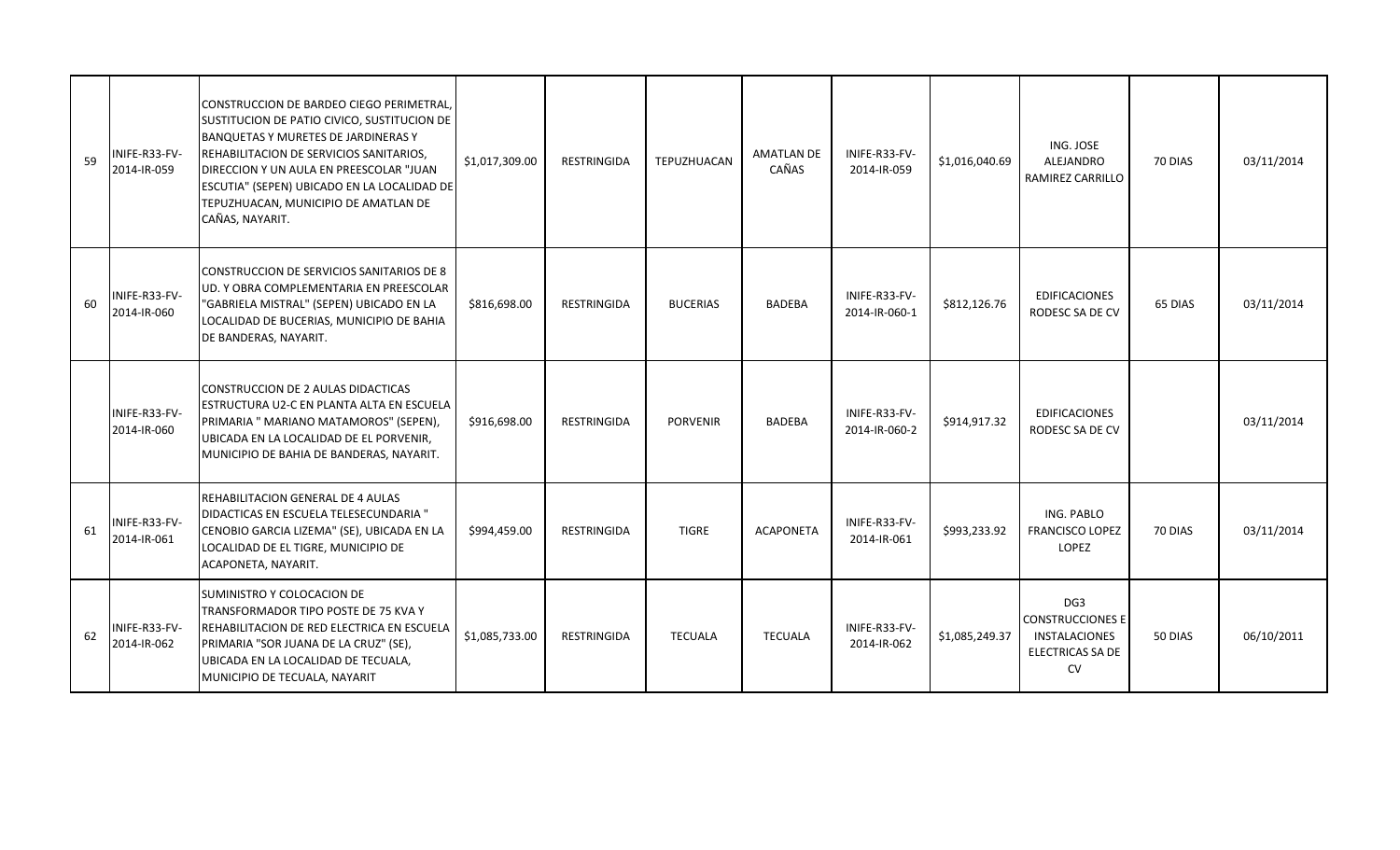| 63 | INIFE-R33-FV-<br>2014-IR-063 | CONSTRUCCION DE AULA DE MEDIOS DE<br>6.00X8.00 MTS. EN ESCUELA TELESECUNDARIA<br>"ROSALIO FLORES CONTRERAS" (SE), UBICADA<br>EN LA LOCALIDAD DE VADO DE SAN PEDRO,<br>MUNICIPIO DE RUIZ, NAYARIT                                                                                           | \$697,991.00   | <b>RESTRINGIDA</b> | VADO SAN<br>PEDRO                         | <b>RUIZ</b>                  | INIFE-R33-FV-<br>2014-IR-063 | \$697,887.51   | ING. CIPRIANO<br>RENTERIA<br>SEGOVIANO       | 59 DIAS | 20/10/2014 |
|----|------------------------------|--------------------------------------------------------------------------------------------------------------------------------------------------------------------------------------------------------------------------------------------------------------------------------------------|----------------|--------------------|-------------------------------------------|------------------------------|------------------------------|----------------|----------------------------------------------|---------|------------|
| 64 | INIFE-R33-FV-<br>2014-IR-064 | CONSTRUCCION DE SERVICIOS SANITARIOS DE 8<br>UD Y OBRA COMPLEMENTARIA EN ESCUELA<br>PRIMARIA "VENUSTIANO CARRANZA" (SEPEN),<br>UBICADA EN LA LOCALIDAD DE SAN FRANCISCO<br>DEL CAIMAN, MUNICIPIO DE HUAJICORI,<br><b>NAYARIT</b>                                                           | \$854,546.00   | RESTRINGIDA        | <b>SAN FRANCISCO</b><br><b>DEL CAIMAN</b> | <b>HUAJICORI</b>             | INIFE-R33-FV-<br>2014-IR-064 | \$854,546.00   | RIC ARQUITECTURA<br>SA DE CV                 | 59 DIAS | 20/10/2014 |
| 65 | INIFE-R33-FV-<br>2014-IR-065 | REHABILITACION DE SERVICIOS SANITARIOS,<br>CONSTRUCCION DE OBRA COMPLEMENTARIA Y<br>RED ELECTRICA EN GENERAL EN ESCUELA<br>SECUNDARIA GENERAL "FRANCISCO JAVIER<br>CLAVIJERO" (SEPEN), UBICADA EN LA LOCALIDAD<br>DE EL CAPOMAL MUNICIPO DE SANTIAGO<br>IXCUINTLA, NAYARIT                 | \$924,780.00   | <b>RESTRINGIDA</b> | CAPOMAL                                   | SANTIAGO<br><b>IXCUINTLA</b> | INIFE-R33-FV-<br>2014-IR-065 | \$921,062.09   | PETREOS Y RENTA<br>DE MAQUINARIA SA<br>DE CV | 59 DIAS | 20/10/2014 |
| 66 | INIFE-R33-FV-<br>2014-IR-066 | CONSTRUCCION DE TALLER DE COMPUTO EN<br>ESCUELA SECUNDARIA GENERAL "NAYARI"<br>(SEPEN), UBICADO EN LA LOCALIDAD DE<br>PRESIDIO DE LOS REYES, MUNICIPIO DE RUIZ,<br>NAYARIT                                                                                                                 | \$1,103,601.00 | <b>RESTRINGIDA</b> | PRESIDIO DE LOS<br><b>REYES</b>           | RUIZ                         | INIFE-R33-FV-<br>2014-IR-066 | \$1,102,066.94 | C. BLANCA IMELDA<br>PERALES GARCIA           | 59 DIAS | 20/10/2014 |
| 67 | INIFE-R33-FV-<br>2014-IR-067 | SUSTITUCION DE 4 AULAS DIDACTICAS<br>ADOSADAS ESTRUCTURA REGIONAL 6.00X6.00<br>MTS., SERVICIOS SANITARIOS-DIRECCION<br>ESTRUCTURA REGIONAL 6.00X8.00 MTS. EN<br>PREESCOLAR "BERTHA VON GLUMER" (SEPEN),<br>UBICADA EN LA LOCALIDAD DE SAYULITA,<br>MUNICIPIO DE BAHIA DE BANDERAS, NAYARIT | \$2,555,504.00 | <b>RESTRINGIDA</b> | SAYULITA                                  | <b>BADEBA</b>                | INIFE-R33-FV-<br>2014-IR-067 | \$2,549,791.82 | <b>ISADI SA DE CV</b>                        | 59 DIAS | 20/10/2014 |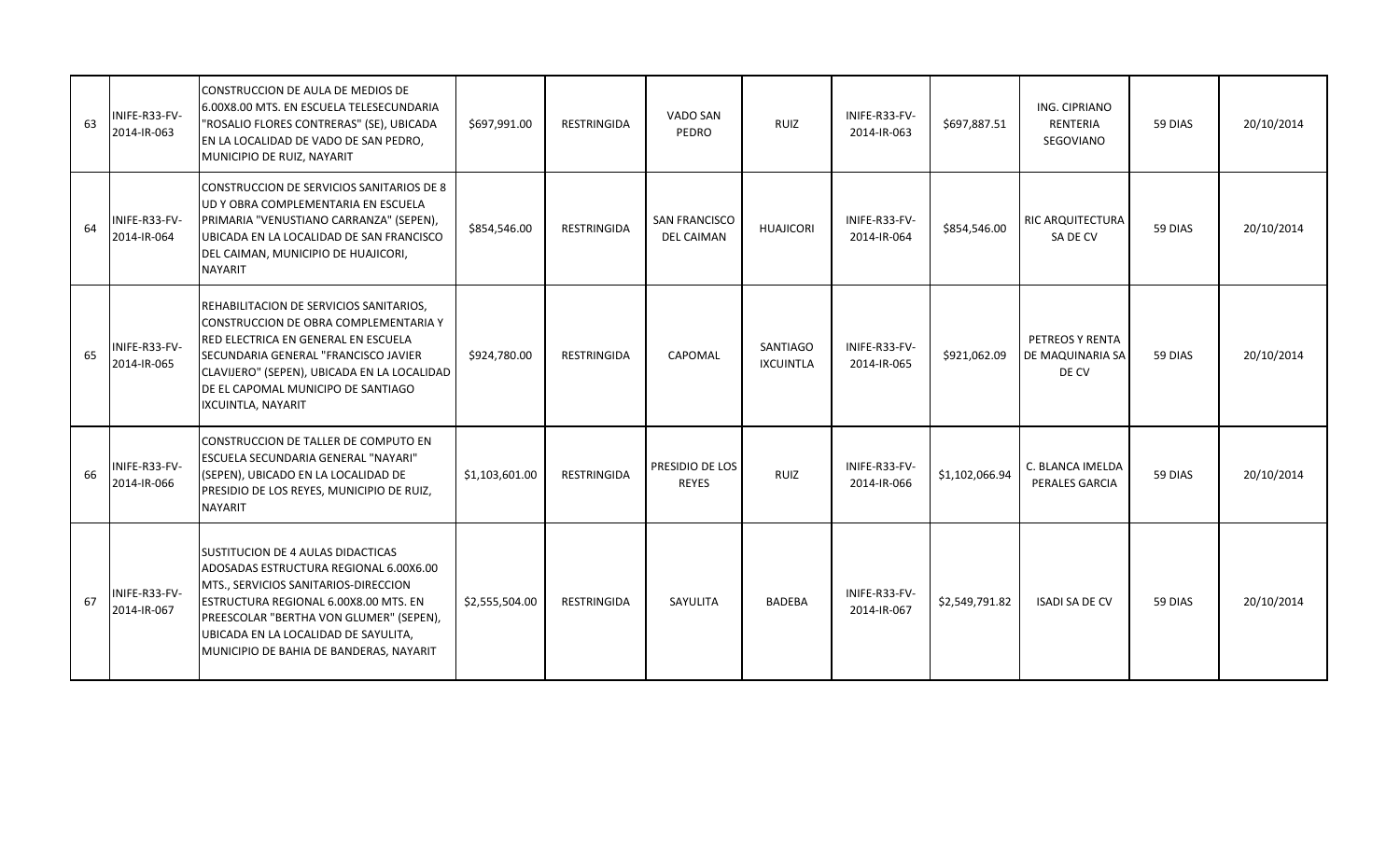| 68 | INIFE-R33-FV-<br>2014-IR-068 | ADECUACION DE AULA DE MEDIOS EN ESCUELA<br>TIPICA Y REHABILITACION DE CANCHA DE USOS<br>MULTIPLES EN ESCUELA PRIMARIA "JUSTO<br>SIERRA" (SE), UBICADA EN LA LOCALIDAD DE<br>TUXPAN, MUNICIPIO DE TUXPAN, NAYARIT                                                                 | \$676,768.00   | <b>RESTRINGIDA</b> | <b>TUXPAN</b>    | <b>TUXPAN</b>                       | INIFE-R33-FV-<br>2014-IR-068 | \$676,757.44   | SERVICIOS DE<br><b>INGENIERIA LA CRUZ</b><br>SA DE CV     | 59 DIAS | 20/10/2014 |
|----|------------------------------|----------------------------------------------------------------------------------------------------------------------------------------------------------------------------------------------------------------------------------------------------------------------------------|----------------|--------------------|------------------|-------------------------------------|------------------------------|----------------|-----------------------------------------------------------|---------|------------|
| 69 | INIFE-R33-FV-<br>2014-IR-069 | CONSTRUCCION DE AULA DE MEDIOS<br>ESTRUCTURA REGIONAL DE 6.00X8.00 MTS.<br>AISLADA EN LA ESCUELA PRIMARIA "20 DE<br>NOVIEMBRE" (SE), UBICADA EN LA LOCALIDAD<br>DE TUXPAN, MUNICIPIO DE TUXPAN, NAYARIT                                                                          | \$694,831.00   | <b>RESTRINGIDA</b> | <b>TUXPAN</b>    | <b>TUXPAN</b>                       | INIFE-R33-FV-<br>2014-IR-069 | \$691,476.39   | RIPEJMA<br><b>CONSTRUCCIONES</b><br>SA DE CV              | 59 DIAS | 20/10/2014 |
| 70 | INIFE-R33-FV-<br>2014-IR-070 | CONSTRUCCION DE CUBIERTA ESTRUCTURA<br>METALICA EN ESCUELA PRIMARIA "INDIO<br>MARIANO" (SEPEN), UBICADA EN LA COLONIA<br>BUROCRATAS FEDERAL DE LA CIUDAD DE TEPIC,<br>MUNICIPIO DE TEPIC, NAYARIT                                                                                | \$765,790.00   | RESTRINGIDA        | <b>TEPIC</b>     | <b>TEPIC</b>                        | INIFE-R33-FV-<br>2014-IR-070 | \$764,247.54   | ERIKA CELINA<br><b>ANDRADE GODINEZ</b>                    | 45 DIAS | 20/10/2014 |
| 71 | INIFE-R33-FV-<br>2014-IR-071 | REHABILITACION DE AULA DIDACTICA<br>ESTRUCTURA REGIONAL 6.00X8.00 MTS.<br>CONSTRUCCION DE SERVICIOS SANITARIOS DE 4<br>UD Y OBRA COMPLEMENTARIA EN ESCUELA<br>TELESECUNDARIA "CONSTITUCION DE 1857" (SE)<br>UBICADA EN LA LOCALIDAD DE POPOTA,<br>MUNICIPIO DE LA YESCA, NAYARIT | \$1,245,110.00 | RESTRINGIDA        | POPOTA           | <b>LA YESCA</b>                     | INIFE-R33-FV-<br>2014-IR-071 | \$1,237,548.90 | ARQ. FRANCISCO<br><b>CRUZ GUTIERREZ</b>                   | 58 DIAS | 21/10/2014 |
| 72 | INIFE-R33-FV-<br>2014-IR-072 | CONSTRUCCION DE CUBIERTA ESTRUCTURA<br>METALICA EN ESCUELA SECUNDARIA TECNICA<br>"PLAN DE AYALA" (SEPEN), UBICADA EN LA<br>LOCALIDAD DE SENTISPAC, MUNICIPIO DE<br>SANTIAGO IXCUINTLA, NAYARIT                                                                                   | \$965,784.00   | <b>RESTRINGIDA</b> | <b>SENTISPAC</b> | <b>SANTIAGO</b><br><b>IXCUINTLA</b> | INIFE-R33-FV-<br>2014-IR-072 | \$962,620.39   | LETICIA RAMIREZ<br>PELAYO                                 | 35 DIAS | 21/10/2014 |
| 73 | INIFE-R33-FV-<br>2014-IR-073 | REHABILITACION DE RED ELECTRICA GENERAL EN<br><b>ESCUELA PRIMARIA "IGNACIO RAMIREA"</b><br>(SEPEN), UBICADA EN LA LOCALIDAD DE XALISCO,<br>MUNICIPIO DE XALISCO, NAYARIT                                                                                                         | \$724,576.00   | <b>RESTRINGIDA</b> | <b>XALISCO</b>   | <b>XALISCO</b>                      | INIFE-R33-FV-<br>2014-IR-073 | \$719,451.28   | <b>COMERCIALIZADOR</b><br>A<br>CONSURBAPUEBLA<br>SA DE CV | 58 DIAS | 21/10/2014 |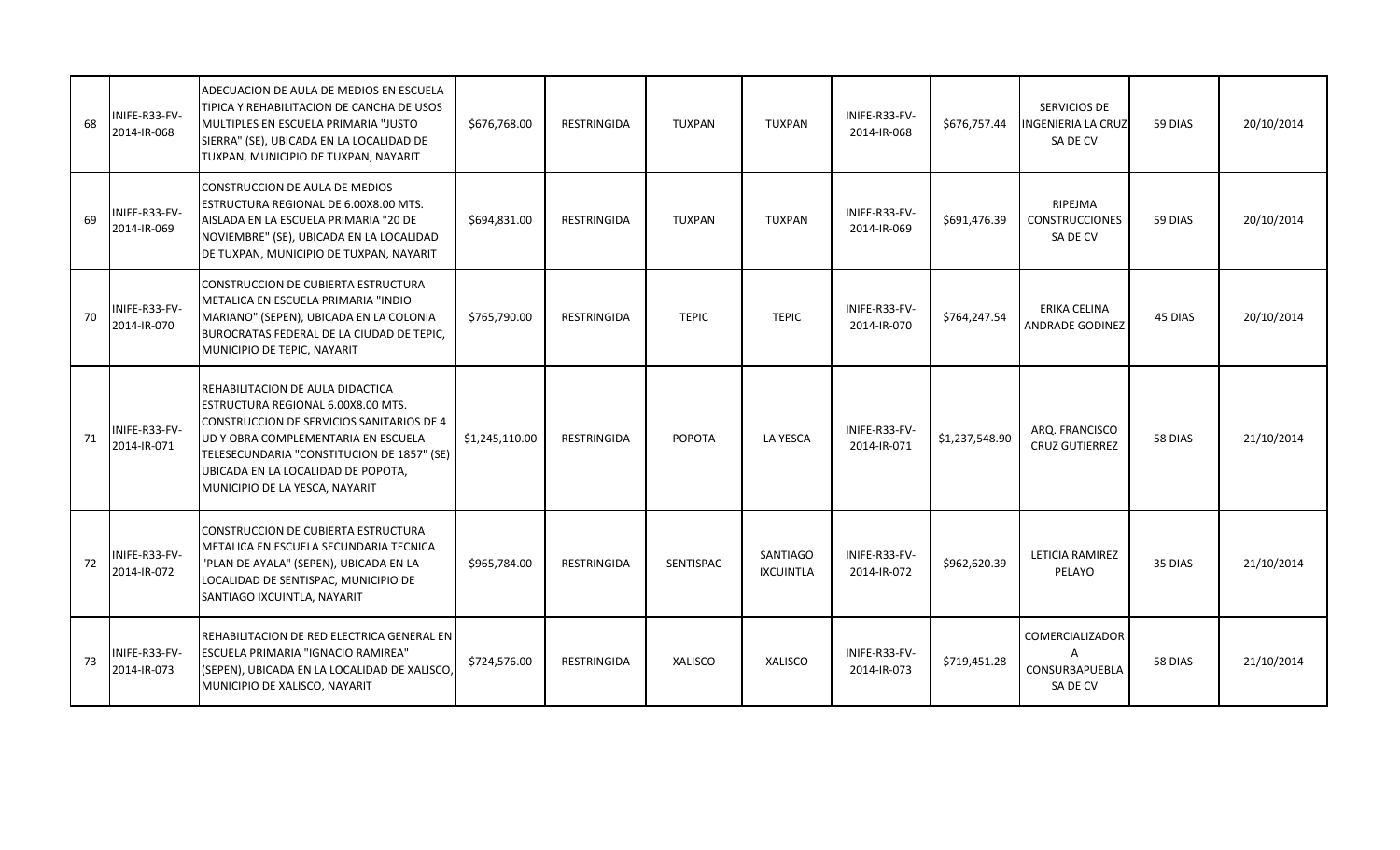| 74 | INIFE-R33-FV-<br>2014-IR-074 | CONSTRUCCION DE BARDEO PERIMETRAL EN<br>ESCUELA PRIMARIA "INSURGENTES", (SEPEN),<br>UBICADA EN LA CIUDAD DE TEPIC, MUNICIPIO DE<br>TEPIC, NAYARIT.                                                                                                                                                              | \$366,088.00 | <b>RESTRINGIDA</b> | <b>TEPIC</b>                      | <b>TEPIC</b>  | INIFE-R33-FV-<br>2014-IR-074-1 | \$365,847.28 | <b>RICARDO MICHEL</b><br><b>LOPEZ RAMIREZ</b>                                           | 58 DIAS | 21/10/2014 |
|----|------------------------------|-----------------------------------------------------------------------------------------------------------------------------------------------------------------------------------------------------------------------------------------------------------------------------------------------------------------|--------------|--------------------|-----------------------------------|---------------|--------------------------------|--------------|-----------------------------------------------------------------------------------------|---------|------------|
|    | INIFE-R33-FV-<br>2014-IR-074 | SUSTITUCION DE CERCO PERIMETRAL EN<br>PREESCOLAR "CONCEPCION JAIME ESPINOZA"<br>(SEPEN), UBICADA EN LA LOCALIDAD DE<br>COFRADIA DE JUANACATLAN, JALA NAYARIT                                                                                                                                                    | \$158,737.00 | RESTRINGIDA        | <b>JUANACATLAN</b>                | <b>JALA</b>   | INIFE-R33-FV-<br>2014-IR-074-2 | \$158,596.94 | RICARDO MICHEL<br><b>LOPEZ RAMIREZ</b>                                                  | 40 DIAS | 21/10/2014 |
| 75 | INIFE-R33-FV-<br>2014-IR-075 | REHABILITACION DE AULA DIDACTICA DE<br>6.00X8.00 MTS. SUSTITUCION DE SERVICIOS<br>SANITARIOS DE 4 UD Y PATIO CIVICO Y<br>CONSTRUCCION DE OBRA COMPLEMENTARIA EN<br>PREESCOLAR "JUSTO SIERRA " (SEPEN), UBICADO<br>EN LA LOCALIDAD DE ZOATLAN (SAN FRANCISCO<br>DE ZOATLAN), MUNICIPIO DE AHUACATLAN,<br>NAYARIT | \$988,558.00 | RESTRINGIDA        | ZOATLAN                           | AHUACATLAN    | INIFE-R33-FV-<br>2014-IR-075   | \$986,109.77 | <b>SERVICIOS</b><br>PROFECIONALES EN<br>ARQUITECTURA Y<br>DECORACION SA DE<br><b>CV</b> | 58 DIAS | 21/10/2014 |
| 76 | INIFE-R33-FV-<br>2014-IR-076 | REHABILITACION DE SERVICIOS SANITARIOS Y<br>RED ELECTRICA EN ESCUELA TELESECUNDARIA<br>"NIÑOS HEROES DE CHAPULTEPEC" (SE),<br>UBICADA EN LA LOCALIDAD DE CORRAL DEL<br>RISCO (PUNTA DE MITA), MUNICIPIO DE BAHIA<br>DE BANDERAS, NAYARIT.                                                                       | \$517,116.00 | <b>RESTRINGIDA</b> | <b>CORRAL DEL</b><br><b>RISCO</b> | <b>BADEBA</b> | INIFE-R33-FV-<br>2014-IR-076   | \$516,478.55 | ING. JUAN MANUEL<br><b>AYON HERNANDEZ</b>                                               | 58 DIAS | 21/10/2014 |
| 77 | INIFE-R33-FV-<br>2014-IR-077 | REHABILITACION DE SERVICIOS SANITARIOS Y<br>OBRA COMPLEMENTARIA EN ESCUELA<br>SECUNDARIA TECNICA " MARIANO ESCOBEDO"<br>(SEPEN), UBICADA EN LA LOCALIDAD DE<br>COLONIA 18 DE MARZO, MUNICIPIO DE<br>ROSAMORADA, NAYARIT                                                                                         | \$803,444.00 | RESTRINGIDA        | <b>ROSAMORADA</b>                 | ROSAMORADA    | INIFE-R33-FV-<br>2014-IR-077   | \$799,488.69 | <b>PATRICIA</b><br><b>GUTIERREZ</b><br><b>FREGOSO</b>                                   | 58 DIAS | 21/10/2014 |
| 78 | INIFE-R33-FV-<br>2014-IR-078 | REHABILITACION DE AULAS DIDACTICAS,<br>SERVICIOS SANITARIOS Y CANCHA DE USOS<br>MULTIPLES EN ESCUELA PRIMARIA "5 DE<br>FEBRERO" (SE), UBICADA EN LA LOCALIDAD DE EL<br>REFUGIO, MUNICIPIO DE RUIZ, NAYARIT                                                                                                      | \$811,357.00 | RESTRINGIDA        | <b>EL REFUGIO</b>                 | RUIZ          | INIFE-R33-FV-<br>2014-IR-078   | \$809,647.42 | ING. ALEJANDRO<br><b>KAM ARREOLA</b>                                                    | 58 DIAS | 21/10/2014 |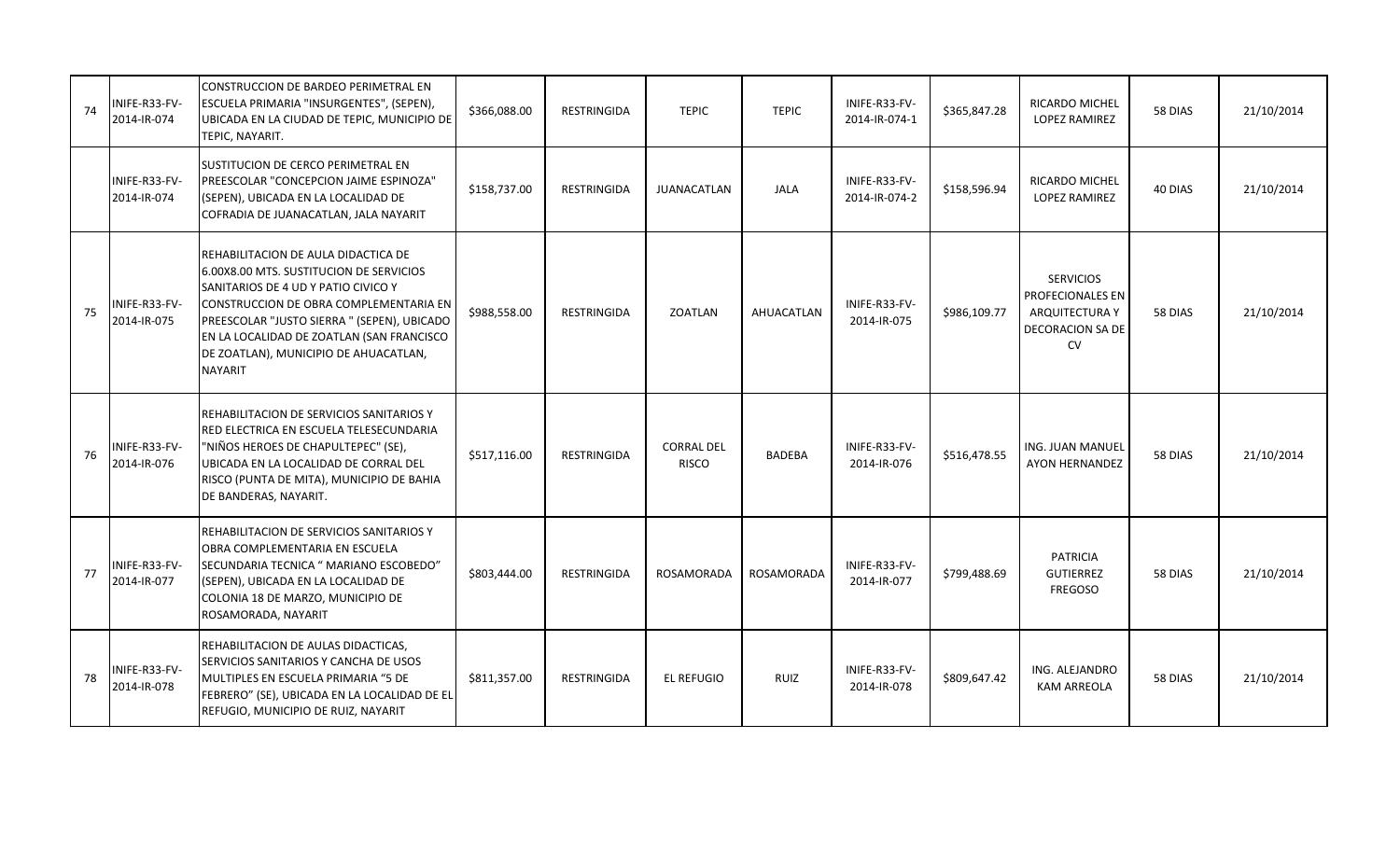| 79 | INIFE-R33-FV-<br>2014-IR-079 | REHABILITACION DE SERVICIOS SANITARIOS,<br>CONSTRUCCION DE AULA DIDACTICA<br>ESTRUCTURA REGIONAL 6.00X6.00 MTS. Y<br>BARDEO PERIMETRAL EN PREESCOLAR, "JOSE<br>VASCONCELOS" (SEPEN), UBICADO EN LA<br>LOCALIDAD DE IXTLAN DEL RIO, MUNICIPIO DE<br><b>IXTLAN DEL RIO.</b>           | \$649,656.00 | RESTRINGIDA        | IXTLAN DEL RIO   | <b>IXTLAN DEL RIO</b>        | INIFE-R33-FV-<br>2014-IR-079 | \$647,818.01 | ISLAS-VERA DISEÑO<br>Y CONSTRUCCION<br>SA DE CV                                                           | 58 DIAS | 21/10/2014 |
|----|------------------------------|-------------------------------------------------------------------------------------------------------------------------------------------------------------------------------------------------------------------------------------------------------------------------------------|--------------|--------------------|------------------|------------------------------|------------------------------|--------------|-----------------------------------------------------------------------------------------------------------|---------|------------|
| 80 | INIFE-R33-FV-<br>2014-IR-080 | CONSTRUCCION DE UN AULA ADOSADA DE<br>6.00X8.00 MTS. EN ESTRUCTURA REGIONAL EN<br>ESCUELA TELESECUNDARIA "MANUEL LOZADA"<br>(SE), UBICADA EN LA LOCALIDAD DE APOZOLCO,<br>MUNICIPIO DE LA YESCA, NAYARIT                                                                            | \$520,171.00 | <b>RESTRINGIDA</b> | APOZOLCO         | LA YESCA                     | INIFE-R33-FV-<br>2014-IR-080 | \$520,004.27 | ARQ. FERNANDO<br><b>ERNESTO</b><br><b>BAÑUELOS</b><br>AHUMADA                                             | 56 DIAS | 22/10/2014 |
| 81 | INIFE-R33-FV-<br>2014-IR-081 | REHABILITACION DE 4 AULAS DIDACTICAS Y<br>SERVICIOS SANITARIOS EN ESCUELA<br>TELESECUNDARIA "DAVID CORONA IÑIGUEZ" (SE)<br>UBICADA EN LA LOCALIDAD DE EL TAMBOR,<br>MUNICIPIO DE SANTIAGO IXCUINTLA, NAYARIT                                                                        | \$751,264.00 | <b>RESTRINGIDA</b> | <b>EL TAMBOR</b> | SANTIAGO<br><b>IXCUINTLA</b> | INIFE-R33-FV-<br>2014-IR-081 | \$750,074.73 | ARQ. EDGAR<br>ENRIQUE<br><b>RUVALCABA</b><br><b>RODRIGUEZ</b>                                             | 56 DIAS |            |
| 82 | INIFE-R33-FV-<br>2012-IR-082 | REHABILITACION DE SERVICIOS SANITARIOS Y<br>REHABILITACION DE PLAZA CIVICA EN<br>PREESCOLAR WIRICUTA (MARIPOSA) (SEPEN) EN<br>LA LOCALIDAD DE COAMILES MUNICIPIO DE<br>TUXPAN, NAYARIT.                                                                                             | \$440,893.00 | <b>RESTRINGIDA</b> | <b>COAMILES</b>  | <b>TUXPAN</b>                | INIFE-R33-FV-<br>2012-IR-082 | \$440,854.16 | ING. ROBERTO<br>BAÑUELOS<br>NAVARRO                                                                       | 55 DIAS | 22/10/2014 |
| 83 | INIFE-R33-FV-<br>2014-IR-083 | REHABILITACION DE SERVICIOS SANITARIOS, DOS<br>AULAS DIDACTICAS DE 6.00X8.00 MTS. EN<br>ESTRUCTURA REGIONAL AISLADAS, Y OBRA<br><b>COMPLEMENTARIA EN ESCUELA</b><br>TELESECUNDARIA "JOSE PEREZ GARCIA" (SE) EN<br>LA LOCALIDAD DE EL CORA, MUNICIPIO DE SAN<br><b>BLAS, NAYARIT</b> | \$550,055.00 | <b>RESTRINGIDA</b> | <b>EL CORA</b>   | <b>SAN BLAS</b>              | INIFE-R33-FV-<br>2014-IR-083 | \$549,821.51 | <b>GD PLANEACION</b><br><b>ADMINSTRACION Y</b><br><b>CONSTRUCCION DE</b><br>OBRAS S DE RL DE<br><b>CV</b> | 55 DIAS | 22/10/2014 |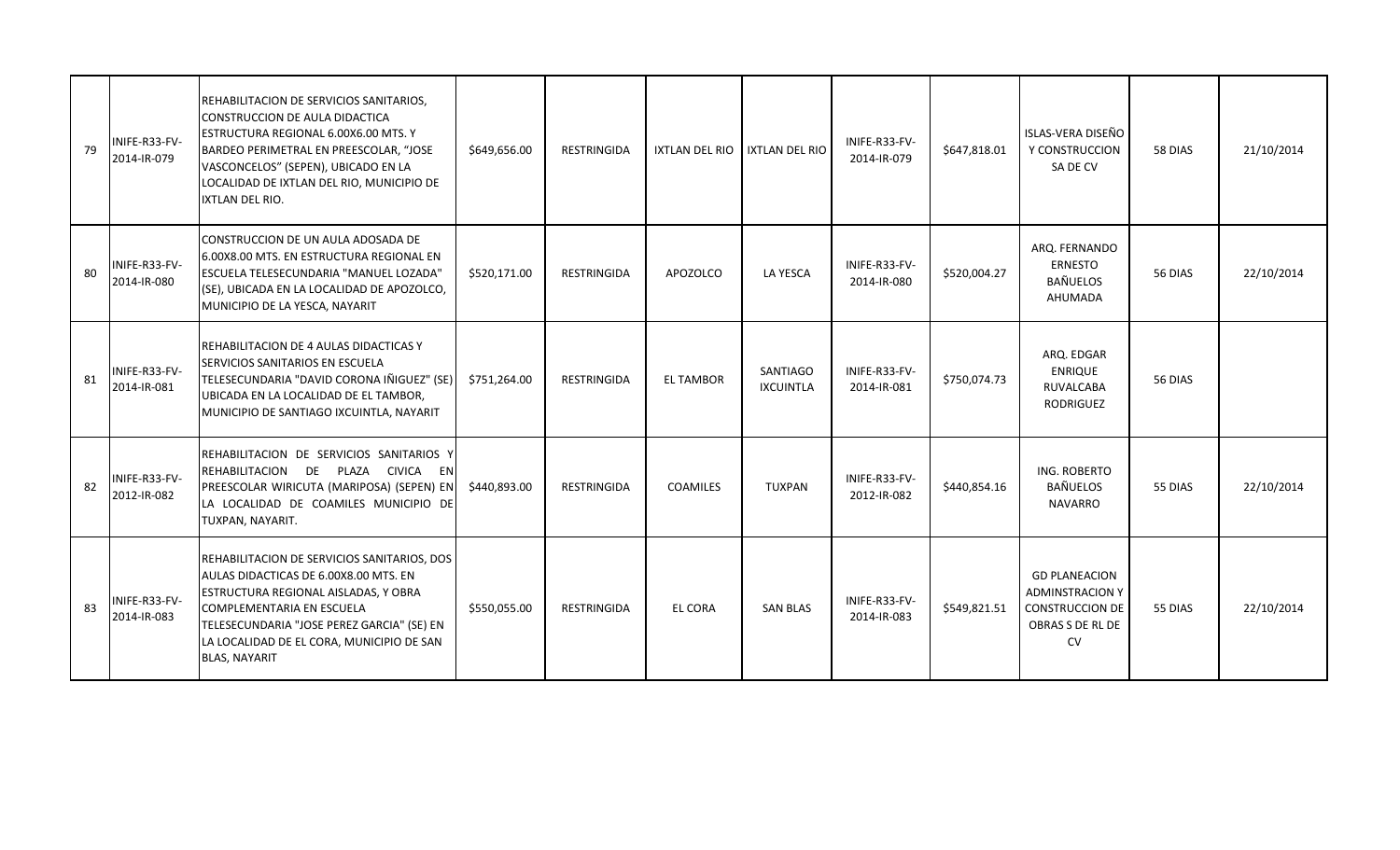| 84 | INIFE-R33-FV-<br>2014-IR-084 | CONSTRUCCION DE SERVICIOS SANITARIOS DE 4<br>UD Y SUSTITUCION DE FOSA SEPTICA Y CISTERNA<br><b>EN ESCUELA PRIMARIA "GREGORIO TORRES</b><br>QUINTERO" (SEPEN), EN LA LOCALIDAD DE<br>BARRANCA BLANCA, MUNICIPIO DE TEPIC,<br><b>NAYARIT</b> | \$437,022.00   | RESTRINGIDA        | <b>BARRANCA</b><br><b>BLANCA</b> | <b>TEPIC</b>                        | INIFE-R33-FV-<br>2014-IR-084 | \$434,886.64   | <b>PRR</b><br><b>CONSTRUCTORA S</b><br>DE RL DE CV     | 55 DIAS | 22/10/2014 |
|----|------------------------------|--------------------------------------------------------------------------------------------------------------------------------------------------------------------------------------------------------------------------------------------|----------------|--------------------|----------------------------------|-------------------------------------|------------------------------|----------------|--------------------------------------------------------|---------|------------|
| 85 | INIFE-R33-FV-<br>2014-IR-085 | CONSTRUCCION DE DIRECCION-BODEGA,<br>SERVICIOS SANITARIOS DE 4 UD Y OBRA<br>COMPLEMENTARIA EN PREESCOLAR "J. JESUS<br>SALAZAR LANDEROS" (SE), EN LA LOCALIDAD DE<br>POZO DE VILLA MUN ICIPIO DE SANTIAGO<br>IXCUINTLA, NAYARIT             | \$772,606.00   | <b>RESTRINGIDA</b> | POZO DE VILLA                    | <b>SANTIAGO</b><br><b>IXCUINTLA</b> | INIFE-R33-FV-<br>2014-IR-085 | \$771,482.26   | <b>CONSTRUCTORA</b><br>URIATE SA DE CV                 | 55 DIAS | 22/10/2014 |
| 86 | INIFE-R33-FV-<br>2014-IR-086 | REHABILITACION DE TECHOS EN GENERAL EN<br><b>ESCUELA PRIMARIA "IGNACIO ZARAGOZA"</b><br>(SEPEN) DE LA LOCALIDAD DE EL TAMBOR,<br>MUNICIPIO DE SANTIAGO IXCUINTLA, NAYARIT                                                                  | \$873,296.00   | RESTRINGIDA        | <b>EL TAMBOR</b>                 | SANTIAGO<br><b>IXCUINTLA</b>        | INIFE-R33-FV-<br>2014-IR-086 | \$872,449.93   | <b>IRMA ANGELICA</b><br><b>MARTINEZ MEDINA</b>         | 55 DIAS | 22/10/2014 |
| 87 | INIFE-R33-FV-<br>2014-IR-087 | SUSTITUCION DE 4 AULAS ESTRUCTURA<br>REGIONAL DE 6.00X8.00 MTS. EN ESCUELA<br>PRIMARIA "NICOLAS BRAVO" (SEPEN), EN EL<br>PORVENIR MUNICIPIO DE BAHIA DE BANDERAS.<br><b>NAYARIT</b>                                                        | \$1,746,888.00 | RESTRINGIDA        | <b>EL PORVENIR</b>               | <b>BADEBA</b>                       | INIFE-R33-FV-<br>2014-IR-087 | \$1,745,487.81 | <b>RJC INGENIERIA Y</b><br>OBRA CIVIL S DE RL<br>DE CV | 55 DIAS | 22/10/2014 |
| 88 | INIFE-R33-FV-<br>2014-IR-088 | CONSTRUCCION DE BARDEO PERIMETRAL EN<br>ESCUELA TELESECUNDARIA "RAFAEL RAMIREZ"<br>(SE), EL GUAMUCHIL MUNICIPIO DE BAHIA DE<br><b>BANDERAS, NAYARIT</b>                                                                                    | \$661,770.00   | <b>RESTRINGIDA</b> | <b>GUAMUCHIL</b>                 | <b>BADEBA</b>                       | INIFE-R33-FV-<br>2014-IR-088 | \$659,970.23   | <b>H+H ARQUITECTOS</b><br>SA DE CV                     | 55 DIAS | 22/10/2014 |
| 89 | INIFE-R33-FV-<br>2014-IR-089 | CONSTRUCCION DE AULA DIDACTICA ADOSADA Y<br>BARDEO PERIMETRAL EN PREESCOLAR "PABLO<br>NERUDA", FRACC. REVOLUCION (SEPEN), EN LA<br>LOCALIDAD DE TEPIC, MPIO. DE TEPIC                                                                      | \$526,149.00   | <b>RESTRINGIDA</b> | <b>TEPIC</b>                     | <b>TEPIC</b>                        | INIFE-R33-FV-<br>2014-IR-089 | \$522,097.44   | <b>CURBA</b><br><b>CONSTRUCTORA SA</b><br>DE CV        | 55 DIAS | 22/10/2014 |
| 90 | INIFE-R33-FV-<br>2014-IR-090 | REHABILITACION DE DOS AULAS DIDACTICAS Y<br>BARDEO PERIMETRAL EN ESCUELA PRIMARIA<br>"CUAHUTEMOC (SEPEN), EN LA LOCALIDAD DE<br>LAS PAREJAS MPIO. DE SANTIAGO IXCUINTLA,<br><b>NAYARIT</b>                                                 | \$959,585.00   | RESTRINGIDA        | <b>PAREJAS</b>                   | <b>SANTIAGO</b><br><b>IXCUINTLA</b> | INIFE-R33-FV-<br>2014-IR-090 | \$956,571.87   | COMPAÑÍA<br><b>CONSTRUCTORA EL</b><br>NAYAR SA DE CV   | 55 DIAS | 22/10/2014 |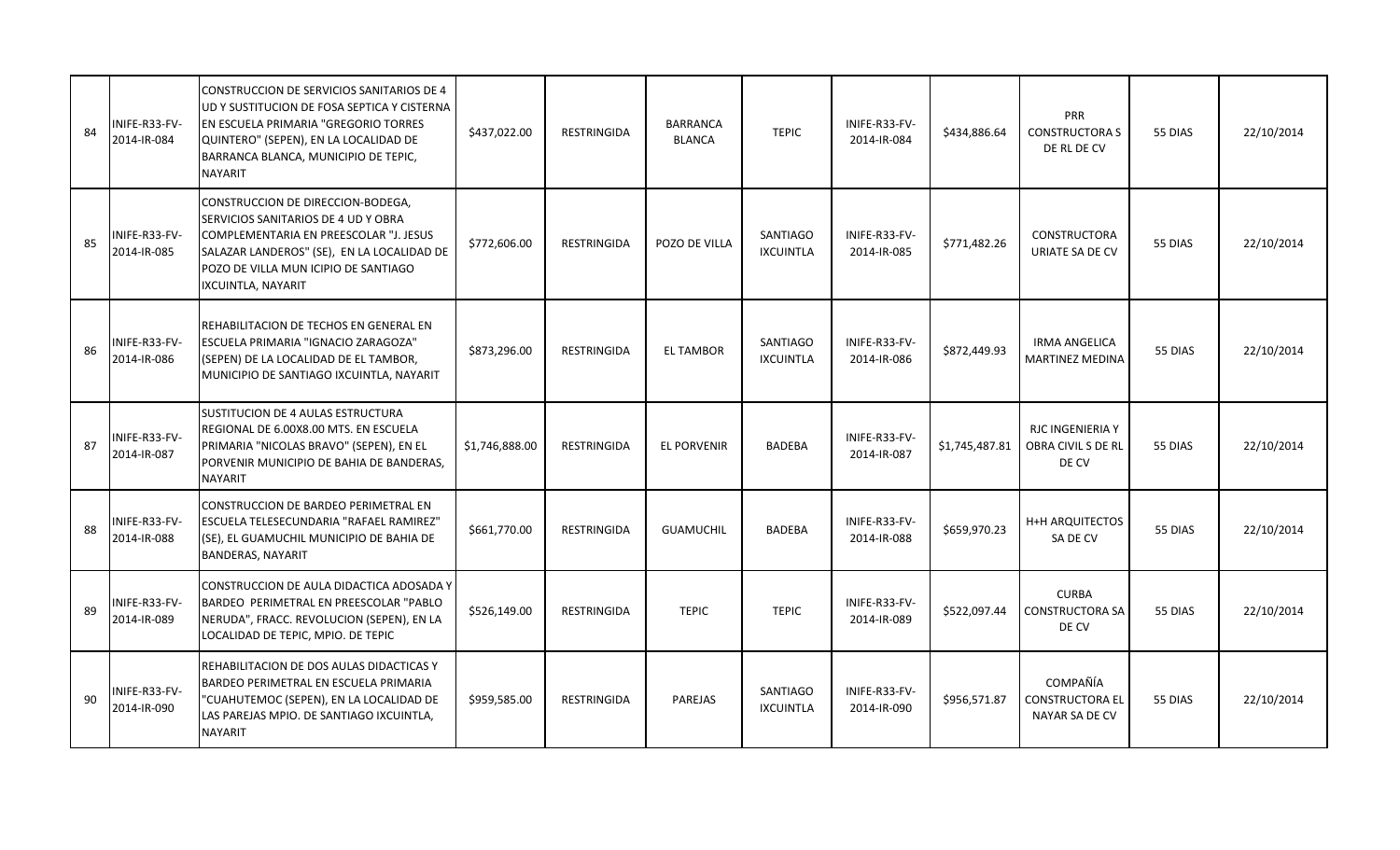| 91 | NIFE-R33-FV-<br>2014-IR-091  | CONSTRUCCION DE DOMO ESCOLAR Y<br>REHABILITACION DE BARDEO PERIMETRAL EN<br><b>ESCUELA PRIMARIA "EMILIANO ZAPATA"</b><br>(SEPEN), UBICADA EN LA LOCALIDAD DE VICENTE<br>GUERRERO (EL MOGOTE), MUNICIPIO DE<br>ROSAMORADA, NAYARIT                     | \$1,901,494.00 | <b>RESTRINGIDA</b> | <b>VICENTE</b><br><b>GUERRERO</b> | <b>ROSAMORADA</b> | INIFE-R33-FV-<br>2014-IR-091 | \$1,881,668.24 | LETICIA RAMIREZ<br>PELAYO                                                                                    | 40 DIAS | 28/10/2014 |
|----|------------------------------|-------------------------------------------------------------------------------------------------------------------------------------------------------------------------------------------------------------------------------------------------------|----------------|--------------------|-----------------------------------|-------------------|------------------------------|----------------|--------------------------------------------------------------------------------------------------------------|---------|------------|
| 92 | INIFE-R33-FV-<br>2014-IR-092 | CONSTRUCCION DE BARDEO MIXTO Y<br>REHABILITACION DE SERCICIOS SANITARIOS EN<br>ESCUELA SECUNDARIA TECNICA NO. 17 "MAR<br>PATRIMONIAL" (SEPEN), UBICADA EN LA<br>LOCALIDAD DE SAN FRANCISCO, MUNICIPIO DE<br>BAHIA DE BANDERAS, NAYARIT                | \$960,141.00   | RESTRINGIDA        | <b>SAN FRANCISCO</b>              | <b>BADEBA</b>     | INIFE-R33-FV-<br>2014-IR-092 | \$955,811.85   | NAN <sub>2</sub><br><b>CONSTRUCCIONES</b><br><b>CIVILES DE</b><br><b>HIDRAULICAS S DE</b><br><b>RL DE CV</b> | 50 DIAS | 28/10/2014 |
| 93 | INIFE-R33-FV-<br>2014-IR-093 | SUSTITUCION DE TECHO EN UN AULA DIDACTICA<br>DE 6.00X8.00 MTS. EN ESTRUCTURA REGIONAL<br>EN ESCUELA PRIMARIA "JESUS RUIZ AGUILAR"<br>(SEPEN), UBICADA EN LA COLONIA LAS FLORES<br>DE LA CIUDAD DE TEPIC, MUNICIPIO DE TEPIC,<br>NAYARIT.              | \$335,509.00   | RESTRINGIDA        | <b>TEPIC</b>                      | <b>TEPIC</b>      | INIFE-R33-FV-<br>2014-IR-093 | \$334,133.14   | <b>ING. MILTON RIVAS</b><br><b>MEJIA</b>                                                                     | 45 DIAS | 28/10/2014 |
| 94 | NIFE-R33-FV-<br>2014-IR-094  | REHABILITACION DE CANCHA DE USOS<br>MULTIPLES Y BARDEO FRONTAL, CONSTRUCCION<br>DE CUBIERTA CON ESTRUCTURA METALICA EN<br>CANCHA EN ESCUELA PRIMARIA "VICENTA LUNA"<br>(SEPEN), UBICADA EN LA LOCALIDAD DE<br>TECUALA, MUNICIPIO DE TECUALA, NAYARIT. | \$2,351,216.00 | RESTRINGIDA        | <b>TECUALA</b>                    | <b>TECUALA</b>    | INIFE-R33-FV-<br>2014-IR-094 | \$2,336,566.37 | LETICIA RAMIREZ<br>PELAYO                                                                                    | 50 DIAS | 28/10/2014 |
| 95 | INIFE-R33-FV-<br>2012-IR-095 | <b>CONSTRUCCION DE CUBIERTA A BASE DE</b><br>ESTRUCTURA METALICA EN ESCUELA<br>SECUNDARIA "ESTEBAN BACA CALDERON" (SE)<br>UBICADA DE TEPIC, MUNICIPIO DE TEPIC,<br>NAYARIT.                                                                           | \$1,116,197.00 | RESTRINGIDA        | <b>TEPIC</b>                      | <b>TEPIC</b>      | INIFE-R33-FV-<br>2012-IR-095 | \$1,113,393.42 | <b>INOVACION DE</b><br><b>FABRICAS S DE RL</b><br>DE CV                                                      | 45 DIAS | 28/10/2014 |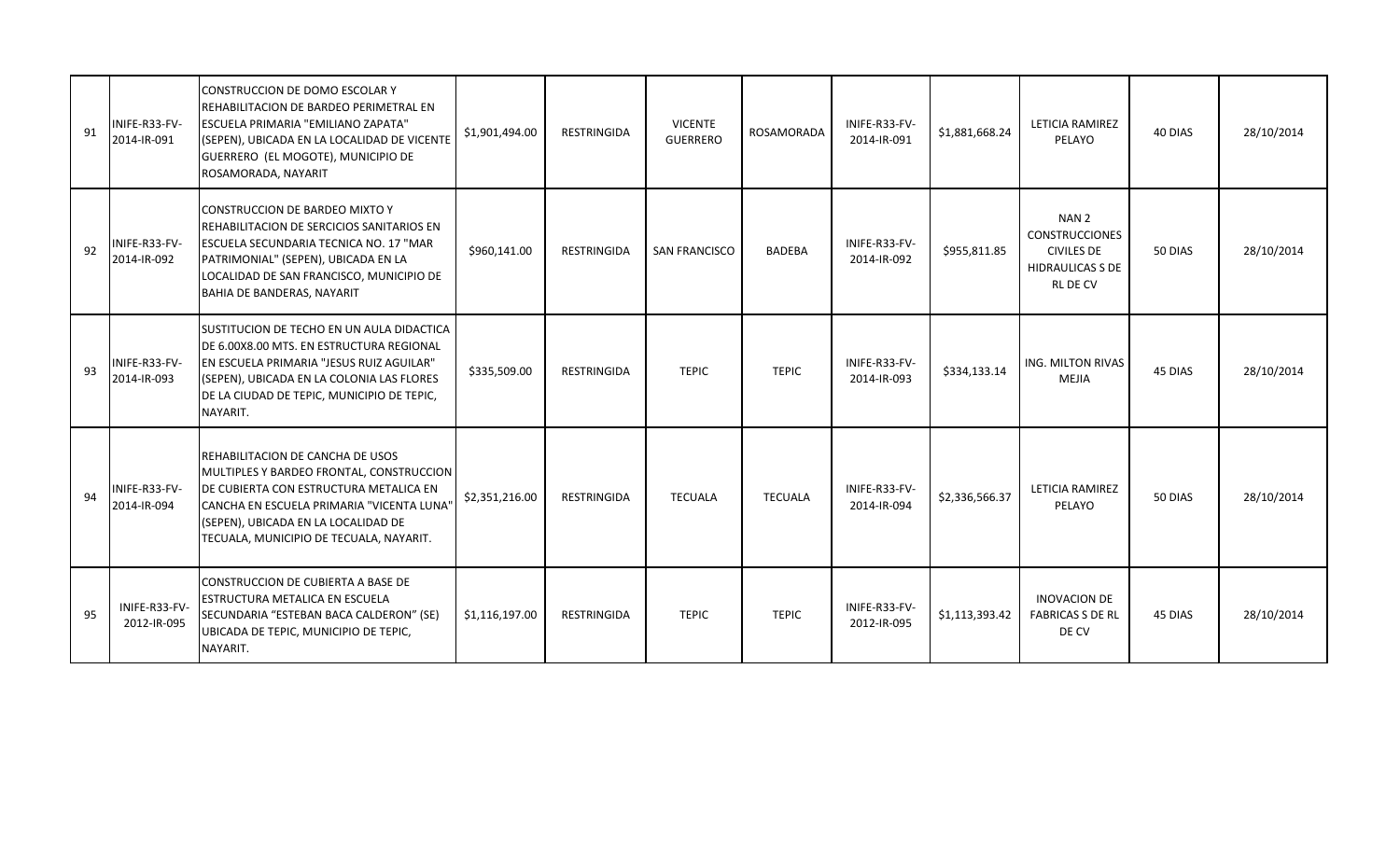| 96  | INIFE-R33-FV-<br>2012-IR-096 | REHABILITACION DE 7 AULAS DIDACTICAS DE<br>6.00X8.00 MTS EN ESTRUCTURA REGIONAL EN<br>ESCUELA PRIMARIA "EMILIANO ZAPATA, T.M;<br>JUAN ESCUTIA TV" (SEPEN), UBICADA EN LA<br>LOCALIDAD DE LA CRUZ DE HUANACAXTLE,<br>MUNICIPIO DE BAHIA DE BANDERAS, NAYARIT.        | \$1,751,125.00 | RESTRINGIDA        | LA CRUZ DE<br><b>HUANACAXTLE</b> | <b>BADEBA</b>   | INIFE-R33-FV-<br>2012-IR-096 | \$1,749,029.14 | <b>PRR</b><br><b>CONSTRUCTORA S</b><br>DE RL DE CV                   | 70 DIAS | 08/11/2014 |
|-----|------------------------------|---------------------------------------------------------------------------------------------------------------------------------------------------------------------------------------------------------------------------------------------------------------------|----------------|--------------------|----------------------------------|-----------------|------------------------------|----------------|----------------------------------------------------------------------|---------|------------|
| 97  | INIFE-R33-FV-<br>2012-IR-097 | SUSTITUCION DE BARDEO PERIMETRAL Y<br>CANCHA DE USOS MULTIPLES EN ESCUELA<br>PRIMARIA "GILBERTO FLORES MUÑOZ" (SEPEN),<br>UBICADA EN LA LOCALIDAD DE JOLOTEMBA,<br>MUNICIPIO DE SAN BLAS, NAYARIT                                                                   | \$663,664.00   | <b>RESTRINGIDA</b> | <b>JOLOTEMBA</b>                 | <b>SAN BLAS</b> | INIFE-R33-FV-<br>2012-IR-097 | \$661,556.22   | ARQ. EDGAR<br><b>ENRIQUE</b><br><b>RUVALCABA</b><br><b>RODRIGUEZ</b> | 60 DIAS | 08/11/2014 |
| 98  | INIFE-R33-FV-<br>2012-IR-098 | CONSTRUCCION DE AULA DE MEDIOS EN<br>ESTRUCTURA REGIONAL EN ESCUELA<br>TELESECUNDARIA "JUAN ALVAREZ" (SE),<br>UBICADA EN LA LOCALIDAD DE LA CRUZ DE<br>HUANACAXTLE, MUNICIPIO DE BAHIA DE<br>BANDERAS, NAYARIT.                                                     |                |                    |                                  |                 | <b>DESIERTA</b>              |                |                                                                      |         |            |
| 99  | INIFE-R33-FV-<br>2014-IR-099 | CONSTRUCCION DE AULA COCINA EN<br>ESTRUCTURA REGIONAL DE 6.00x8.00 MTS,<br>PORTICO Y ANDADOR DE ACCESO EN ESCUELA<br>PREESCOLAR "MARGARITA MAZA DE JUAREZ"<br>(SEPEN), UBICADA EN LA UNIDAD HABITACIONAL<br>LUIS DONALDO COLOSIO DE LA CIUDAD DE<br>TEPIC, NAYARIT. | \$540,608.00   | RESTRINGIDA        | <b>TEPIC</b>                     | <b>TEPIC</b>    | INIFE-R33-FV-<br>2014-IR-099 | \$536,561.79   | REMARQ SA DE CV                                                      | 60 DIAS | 08/11/2014 |
| 100 | INIFE-R33-FV-<br>2014-IR-100 | CONSTRUCCION DE 2 AULAS DIDACTICAS DE<br>ESTRUCTURA 'U2-C' ENSALAZAR" (SE), UBICADA<br>EN EL FRACCIONAMIENTO VILLAS DEL ROBLE DE<br>LA CIUDAD DE TEPIC, NAYARIT.                                                                                                    |                |                    |                                  |                 | <b>DESIERTA</b>              |                |                                                                      |         |            |
| 101 | INIFE-R33-FV-<br>2014-IR-101 | SUSTITUCION DE AULA DIDACTICA DE 6.00X8.00<br>MTS. EN ESTRCUTURA REGIONAL EN ESCUELA<br>PRIMARIA " 24 DE FEBRERO " UBICADA EN LA<br>CIUDAD DE TEPIC (COL. CUAUHTEMOC),                                                                                              | \$378,829.00   | <b>RESTRINGIDA</b> | <b>TEPIC</b>                     | <b>TEPIC</b>    | INIFE-R33-FV-<br>2014-IR-101 | \$378,071.61   | <b>EDIFICACIONE</b><br><b>AMARAL SA DE CV</b>                        | 55 DIAS | 08/11/2014 |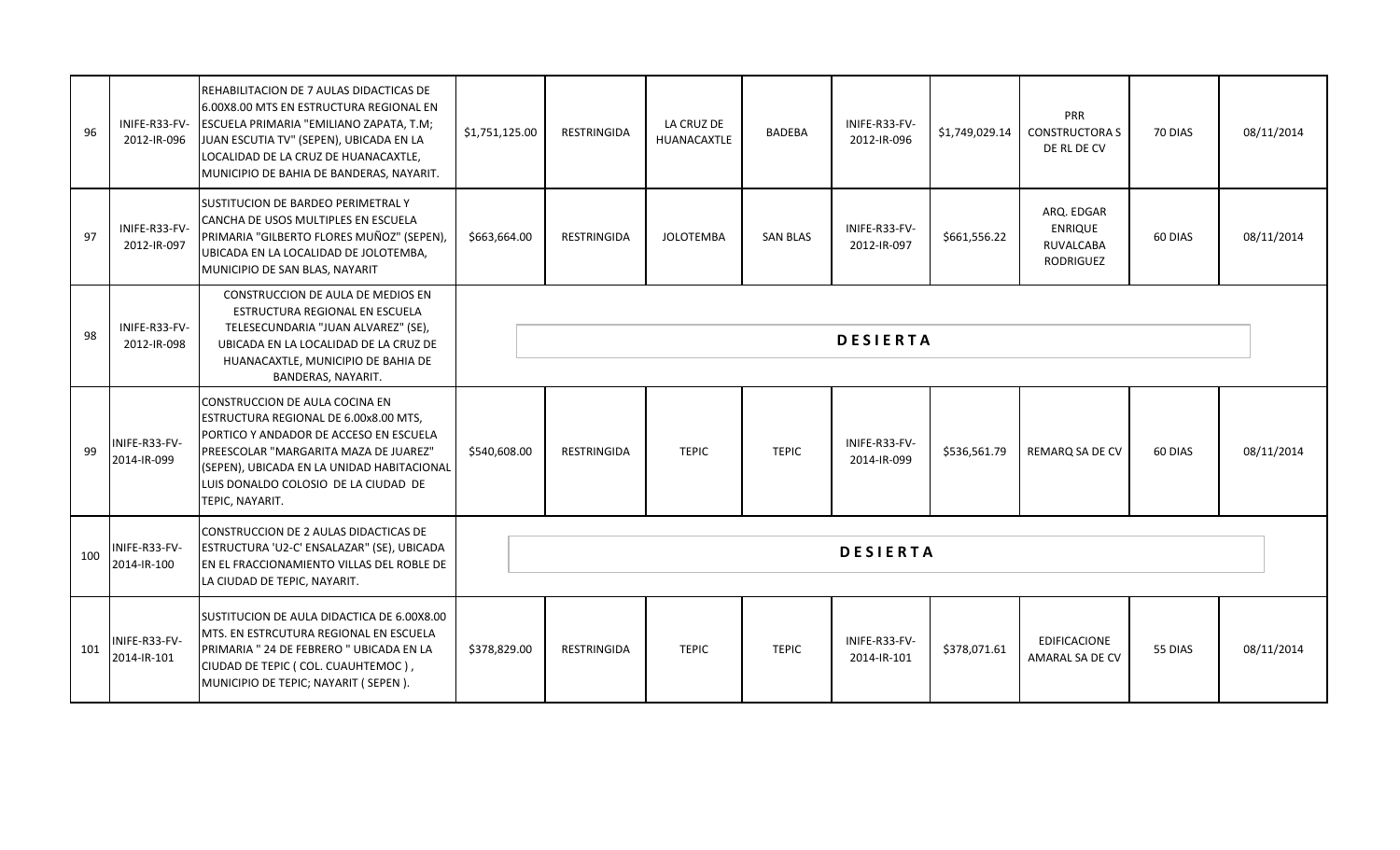| 102 | INIFE-R33-FV-<br>2014-IR-102 | CONSTRUCCION DE 1 AULA DIDACTICA DE<br>6.00X8.00 MTS. EN ESTRUCTURA REGIONAL Y<br>ANDADOR EXTERIOR EN PREESCOLAR "<br>FEDERICO FROEBEL " UBICADO EN LA LOCALIDAD<br>DE 5 DE MAYO, MUNICIPIO DE TEPIC; NAYARIT (<br>SEPEN)                               | \$434,397.00   | RESTRINGIDA        | <b>TEPIC</b>   | <b>TEPIC</b>   | INIFE-R33-FV-<br>2014-IR-102 | \$433,784.56   | <b>CARLOS ALBERTO</b><br>MACEDO CASTILLO                | 60 DIAS | 08/11/2014 |
|-----|------------------------------|---------------------------------------------------------------------------------------------------------------------------------------------------------------------------------------------------------------------------------------------------------|----------------|--------------------|----------------|----------------|------------------------------|----------------|---------------------------------------------------------|---------|------------|
| 103 | INIFE-R33-FV-<br>2014-IR-103 | REHABILITACION DE SERVICIOS SANITARIOS,<br>CONSTRUCCION DE MURO MIXTO Y OBRA<br>COMPLEMENTARIA EN ESCUELA PRIMARIA "<br>VENUSTIANO CARRANZA " UBICADA EN LA<br>LOCALIDAD DE EL GUANACASTE, MUNICIPIO DE<br>SANTA MARIA DEL ORO; NAYARIT (SEPEN)         | \$582,760.00   | RESTRINGIDA        | EL JUANACASTLE | SAMAO          | INIFE-R33-FV-<br>2014-IR-103 | \$581,017.70   | CASIAL<br><b>CONSTRUCCIONES</b><br>SA                   | 60 DIAS | 08/11/2014 |
| 104 | INIFE-R33-FV-<br>2014-IR-104 | CONSTRUCCION DE 2 AULAS DIDACTICAS DE 2<br>E.E. EN ESTRUCTURA U2-C, PLANTA BAJA, Y<br>PORTICO DE INGRESO EN ESCUELA PRIMARIA "<br>NIÑOS HEROES " UBICADA EN LA LOCALIDAD DE<br>XALISCO ( COLINAS DE XALISCO ), MUNICIPIO DE<br>XALISCO; NAYARIT (SEPEN) | \$1,258,080.00 | RESTRINGIDA        | <b>XALISCO</b> | <b>XALISCO</b> | INIFE-R33-FV-<br>2014-IR-104 | \$1,256,224.10 | LUIS HUMBERTO<br><b>LOPEZ GARCIA</b>                    | 70 DIAS | 08/11/2014 |
| 105 | INIFE-R33-FV-<br>2014-IR-105 | CONSTRUCCION DE SERVICIOS SANITARIOS DE 12<br>UDS. EN ESCUELA PRIMARIA "FEDERICO<br>GONZALEZ GALLO" (SEPEN), UBICADA EN EL<br>FRACCIONAMIENTO VILLAS DEL ROBLE DE LA<br>CIUDAD DE TEPIC, NAYARIT.                                                       | \$745,366.00   | RESTRINGIDA        | <b>TEPIC</b>   | <b>TEPIC</b>   | INIFE-R33-FV-<br>2014-IR-105 | \$742,589.27   | <b>CONSTRUCTORA</b><br>TECNICA MOLOLOA<br>SA DE CV      | 60 DIAS | 03/12/2014 |
| 106 | INIFE-R33-FV-<br>2014-IR-106 | CONSTRUCCION DE DOMO ESCOLAR EN ESCUELA<br>PRIMARIA "HEROES DE NACOZARI" (SEPEN),<br>UBICADO EN EL FRACCIONAMIENTOSIMANCAS<br>DE LA CIUDAD DE TEPIC, NAYARIT.                                                                                           | \$912,304.00   | RESTRINGIDA        | <b>TEPIC</b>   | <b>TEPIC</b>   | INIFE-R33-FV-<br>2014-IR-106 | \$908,144.62   | ERICKA CELINA<br><b>ANDRADE GODINE</b>                  | 45 DIAS | 03/12/2014 |
| 107 | INIFE-R33-FV-<br>2014-IR-107 | CONSTRUCCION DE CUBIERTA EN CANCHA DE<br>USOS MULTIPLES Y REHABILITACION DE<br>EDIFICIOS (A Y B) EN ESCUELA SECUNDARIA<br>FEDERAL "PRESIDENTE CARDENAS" (SEPEN),<br>UBICADA EN LA COLONIA SANTA TERESITA DE LA<br>CIUDAD DE TEPIC, NAYARIT              | \$1,665,558.00 | <b>RESTRINGIDA</b> | <b>TEPIC</b>   | <b>TEPIC</b>   | INIFE-R33-FV-<br>2014-IR-107 | \$1,433,345.42 | <b>INOVACION DE</b><br><b>FABRICAS S DE RL</b><br>DE CV | 60 DIAS | 03/12/2014 |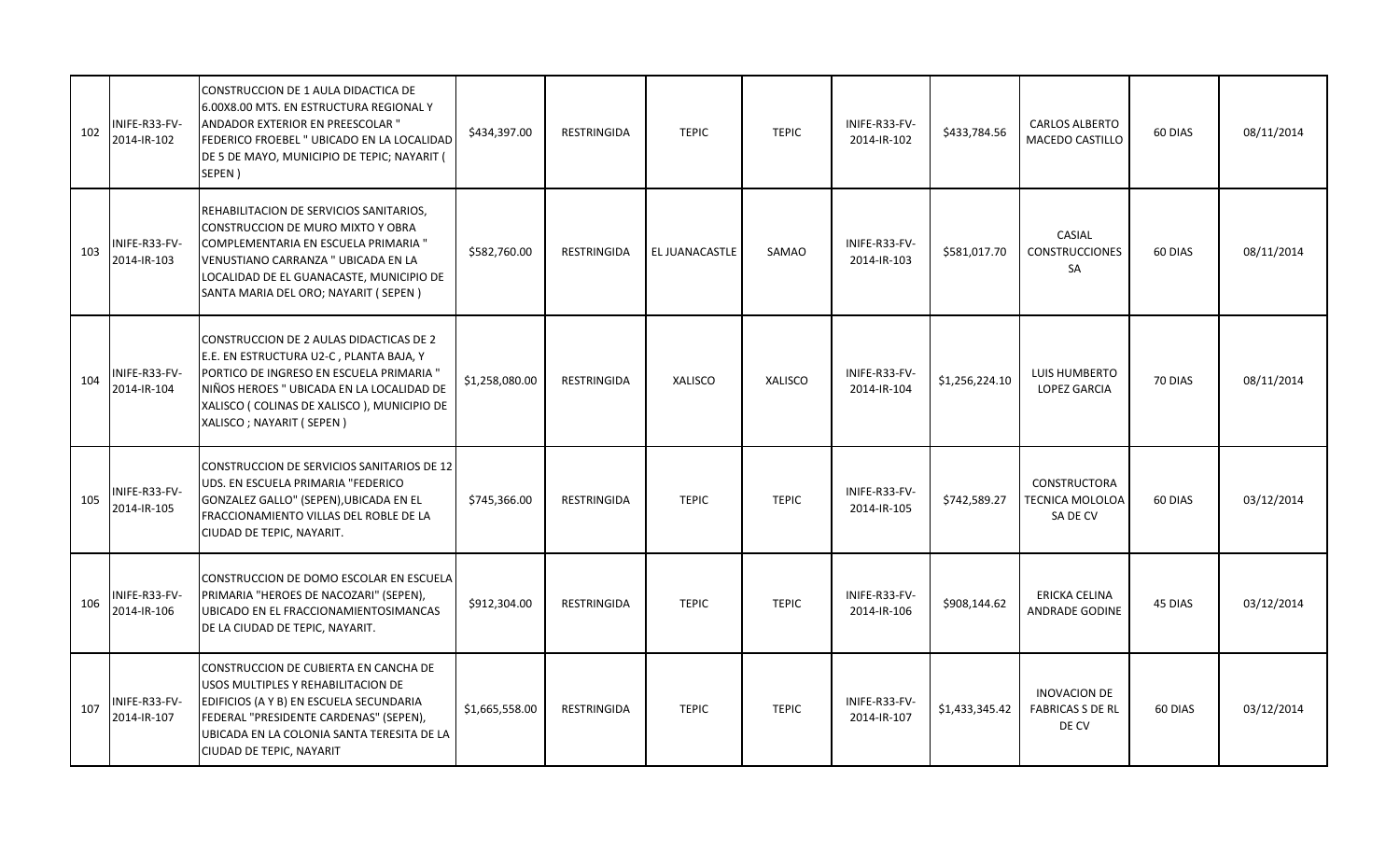| 108 | INIFE-R33-FV-<br>2014-IR-108 | REHABILITACION DE EDIFICIOS MODULOS<br>(A,B,C,G Y F) EN ESCUELA SECUNDARIA GENERAL<br>"MOISES SAENZ GARZA" (SEPEN), UBICADA EN LA<br>LOCALIDAD DE JALCOCOTAN, MUNICIPIO DE SAN<br>BLAS, NAYARIT.                                                                                                                                     | \$2,606,860.00 | <b>RESTRINGIDA</b> | <b>JALCOCOTAN</b>     | <b>SAN BLAS</b> | INIFE-R33-FV-<br>2014-IR-108   | \$2,603,430.50 | <b>CONSTRUCTORA</b><br><b>VARGAS PULIDO SA</b><br>DE CV | 87 DIAS | 03/12/2014 |
|-----|------------------------------|--------------------------------------------------------------------------------------------------------------------------------------------------------------------------------------------------------------------------------------------------------------------------------------------------------------------------------------|----------------|--------------------|-----------------------|-----------------|--------------------------------|----------------|---------------------------------------------------------|---------|------------|
| 109 | INIFE-R33-FV-<br>2014-IR-109 | TERMINACION DE TECHUMBRE EN ESTRUCTURA<br>METALICA EN ESCUELA PRIMARIA "FRANCISCO<br>VILLEGAS LOERA" (SEPEN), UBICADA EN LA<br>COLONIA CHAPULTEPEC DE LA CIUDAD DE TEPIC,<br>NAYARIT.SALDOS 2013                                                                                                                                     | \$290,461.00   | <b>RESTRINGIDA</b> | <b>TEPIC</b>          | <b>TEPIC</b>    | INIFE-R33-FV-<br>2014-IR-109   | \$288,990.92   | ARQ. MARCO<br><b>ANTONIO DE LEON</b><br><b>MENDEZ</b>   | 30 DIAS | 06/12/2014 |
| 110 | INIFE-R33-FV-<br>2014-IR-110 | REHABILITACION DE TECHOS DE 3 AULAS EN<br>ESTRUCTURA REGIONAL EN PREESCOLAR "<br>BERTHA VON GLUMER" (SE), UBICADO EN LA<br>COLONIA HERMOSA PROVINCIA DE LA CIUDAD<br>DE TEPIC NAYARIT.                                                                                                                                               | \$333,022.00   | RESTRINGIDA        | <b>TEPIC</b>          | <b>TEPIC</b>    | INIFE-R33-FV-<br>2014-IR-110   | \$332,828.31   | PEDRO DANIEL<br><b>RENTERIA GARCIA</b>                  | 45 DIAS | 06/12/2014 |
| 111 | 2014-IR-111                  | CONSTRUCCION DE MODULO DE 3 AULAS<br>DIDACTICAS DE 6.00X8.00 MTS., SERVICIOS<br>SANITARIOS, DIRECCION, OBRA<br>INIFE-R33-FV-COMPLEMENTARIA Y EXTERIOR EN PREESCOLAR<br>"RIGOBERTA MENCHU", UBICADO EN EL<br>FRACCIONAMIENTO VILLAS DE LA BAHIA EN LA<br>LOCALIDAD DE SAN JOSE DEL VALLE, MUNICIPIO<br>DE BAHIA DE BANDERAS, NAYARIT. | \$2,349,623.00 | <b>RESTRINGIDA</b> | SAN JOSE DEL<br>VALLE | <b>BADEBA</b>   | I INIFE-R33-FV-<br>2014-IR-111 | \$2,345,756.73 | <b>CONSTRUCTORA</b><br><b>VARGAS PULIDO</b>             | 84 DIAS | 06/12/2014 |
| 112 | INIFE-R33-FV-<br>2014-IR-112 | REHABILITACION DE SERVICIOS SANITARIOS DE<br>12 UD. EN ESCUELA SECUNDARIA TECNICXA #32<br>HERMANOS ELIAS SALAZAR" HUBICADA EN LA<br>LOCALIDAD DE BELLAVISTA, MUNICIPIO DE TEPIC<br>NAYARIT. (SEPEN).                                                                                                                                 | \$722,774.00   | RESTRINGIDA        | <b>BELLAVISTA</b>     | <b>TEPIC</b>    | INIFE-R33-FV-<br>2014-IR-112   | \$720,869.67   | <b>CONSTRUCCIONES</b><br>FRANJA SA DE CV                | 60 DIAS | 06/12/2014 |
| 113 | INIFE-R33-FV-<br>2014-IR-113 | CONSTRUCCION DE BARDEO PERIMETRAL Y<br>PLAZA CIVICA EN ESCUELA PRIMARIA "ERNESTO<br>GALARZA" UBICADA EN LA CIUDAD DE TEPIC<br>(COL. LOMA HERMOSA) MUNICIPIO DE TEPIC,<br>NAYARIT. (SEPEN)                                                                                                                                            | \$1,657,404.00 | <b>RESTRINGIDA</b> | <b>TEPIC</b>          | <b>TEPIC</b>    | INIFE-R33-FV-<br>2014-IR-113   | \$1,655,224.11 | <b>CONSTRUCCIONES</b><br>FRANJA SA DE CV                | 80 DIAS | 06/12/2014 |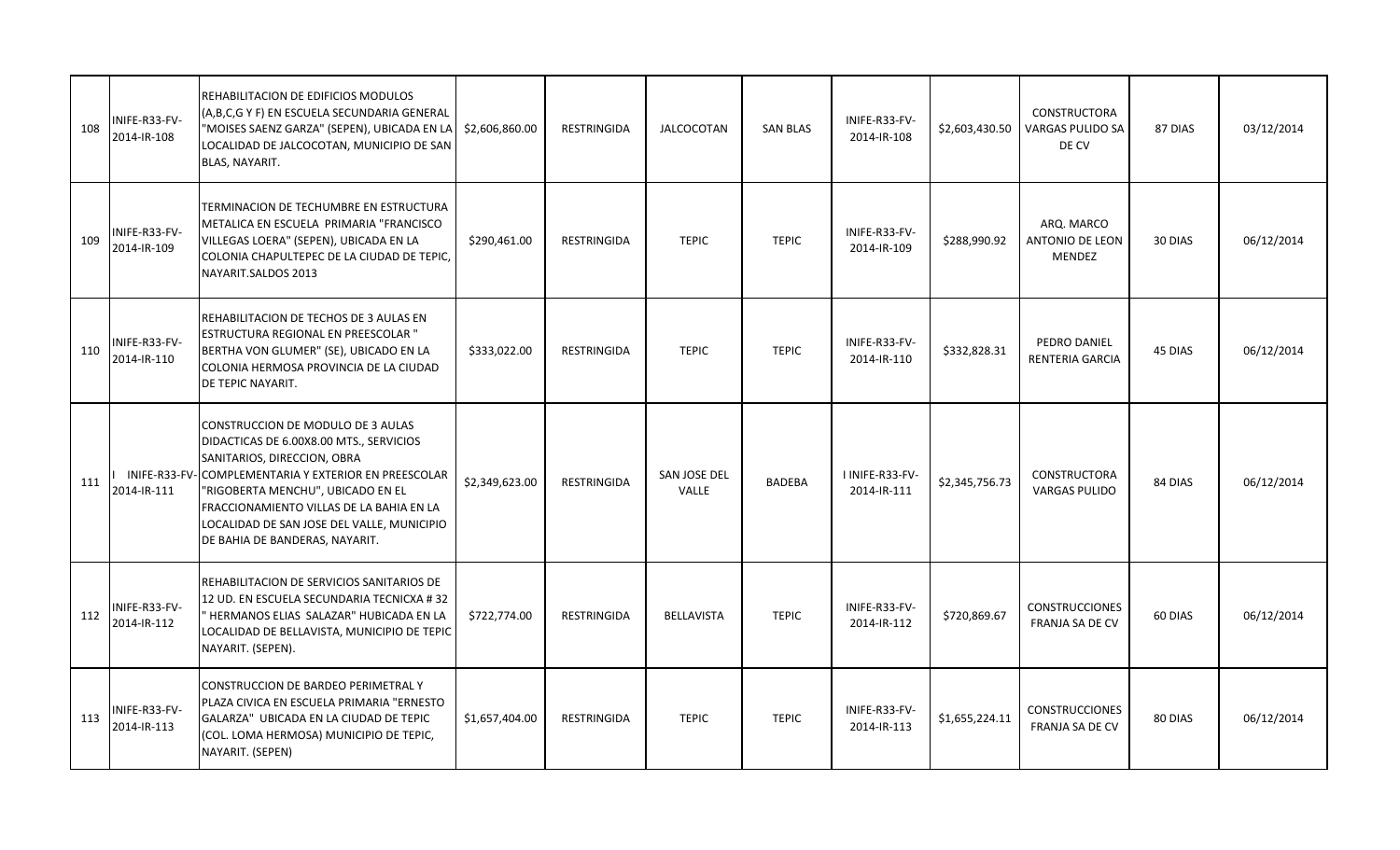| 114 | INIFE-R33-FV-<br>2014-IR-114 | REHABILITACION DE BARDEO PERIMETRAL Y<br>SUSTITUCION DE IMPERMEABILIZANTE EN<br>EDIFICIO "A", EN ESCUELA PRIMARIA "REY<br>NAYAR" UBICADA EN LA CIUDAD DE TEPIC<br>(INFONAVIT LOS SAUCES), MUNICIPIO DE TEPIC<br>NAYARIT, (SEPEN)                                          | \$544,380.00   | RESTRINGIDA        | <b>TEPIC</b>                 | <b>TEPIC</b>   | INIFE-R33-FV-<br>2014-IR-114 | \$543,606.51   | ING. PIERO<br><b>MASCORRO OLMOS</b>        | 35 DIAS | 06/12/2014 |
|-----|------------------------------|---------------------------------------------------------------------------------------------------------------------------------------------------------------------------------------------------------------------------------------------------------------------------|----------------|--------------------|------------------------------|----------------|------------------------------|----------------|--------------------------------------------|---------|------------|
| 115 | INIFE-R33-FV-<br>2014-IR-115 | REHABILITACION GENERAL DE SERVICIOS<br>SANITARIOS Y OBRA COMPLEMENTARIA EN<br><b>ESCUELA SECUNDSARIA 2EMILIANO ZAPATA"</b><br>UBICADA EN LA LOCALIDAD DE SAN FELIPE<br>ASTATAN, MUNICIPIO DE TECUALA ; NAYARIT.<br>(SEPEN)                                                | \$558,063.00   | RESTRINGIDA        | <b>SAN FELIPE</b><br>AZTATAN | <b>TECUALA</b> | INIFE-R33-FV-<br>2014-IR-115 | \$551,395.33   | <b>LUIS RAMON</b><br><b>GARCIA RAMIREZ</b> | 60 DIAS | 06/12/2014 |
| 116 | INIFE-R33-FV-<br>2014-IR-116 | <b>CONSTRUCCION DE CANCHA DE USOS</b><br>MULTIPLES EN ESCUELA PRIMARIA "NICOLAS<br>CONTRERAS SANCHEZ" UBICADA EN LA CIUDAD<br>DE TEPIC (COL. SAN JUANITO), MUNICIPIO DE<br>TEPIC; NAYARIT (SEPEN)                                                                         | \$592,499.00   | <b>RESTRINGIDA</b> | <b>TEPIC</b>                 | <b>TEPIC</b>   | INIFE-R33-FV-<br>2014-IR-116 | \$591,574.56   | <b>RAUL ROSAS</b><br>OREGEL                | 45 DIAS | 06/12/2014 |
| 117 | INIFE-R33-FV-<br>2014-IR-117 | CONSTRUCCION DE DOMO EN CANCHA DE USOS<br>MULTIPLES CON GRADERIA PARA ALUMNOS Y<br>SUSTITUCION DE PISOS EN TALLER DE<br>ELECTRICIDAD, EN ESCUELA SECUNDARIA<br>TECNICA " EMILIO M. GONZALEZ " ( COL. SPAUAN<br>(SEPEN).UBICADA EN LA LOCALIDAD DE TEPIC<br><b>NAYARIT</b> | \$1,766,337.00 | RESTRINGIDA        | <b>TEPIC</b>                 | <b>TEPIC</b>   | INIFE-R33-FV-<br>2014-IR-117 | \$1,756,652.71 | LETICIA RAMIREZ<br>PELAYO                  | 45 DIAS | 17/12/2014 |
| 118 | INIFE-R33-FV-<br>2014-IR-118 | CONSTRUCCION DE CUBIERTA EN PLAZA CIVICA<br>EN CENDI " NAYARIT " (COL. NUEVA AVIACION)<br>(SEPEN), UBICADA EN LA LOCALIDAD DE TEPIC<br>NAYARIT.                                                                                                                           | \$122,500.00   | <b>RESTRINGIDA</b> | <b>TEPIC</b>                 | <b>TEPIC</b>   | INIFE-R33-FV-<br>2014-IR-118 | \$380,116.02   | LETICIA RAMIREZ<br>PELAYO                  | 30 DIAS | 17/12/2014 |
| 119 | INIFE-R33-FV-<br>2014-IR-119 | CONSTRUCCION DE AULA DE 6.00X8.00 MTS. EN<br>ESTRUCTURA REGIONAL ADOSADA, EN ESCUELA<br>PRIMARIA " FRANCISCO GONZALEZ BOCANEGRA<br>(SE), UBICADA EN LA CIUDAD DE TEPIC<br>NAYARIT.                                                                                        | \$317,599.00   | <b>RESTRINGIDA</b> | <b>TEPIC</b>                 | <b>TEPIC</b>   | INIFE-R33-FV-<br>2014-IR-119 | \$315,977.88   | ARQ. MANUEL<br>ALFONSO JUAREZ<br>CASTAÑEDA | 55 DIAS | 17/12/2014 |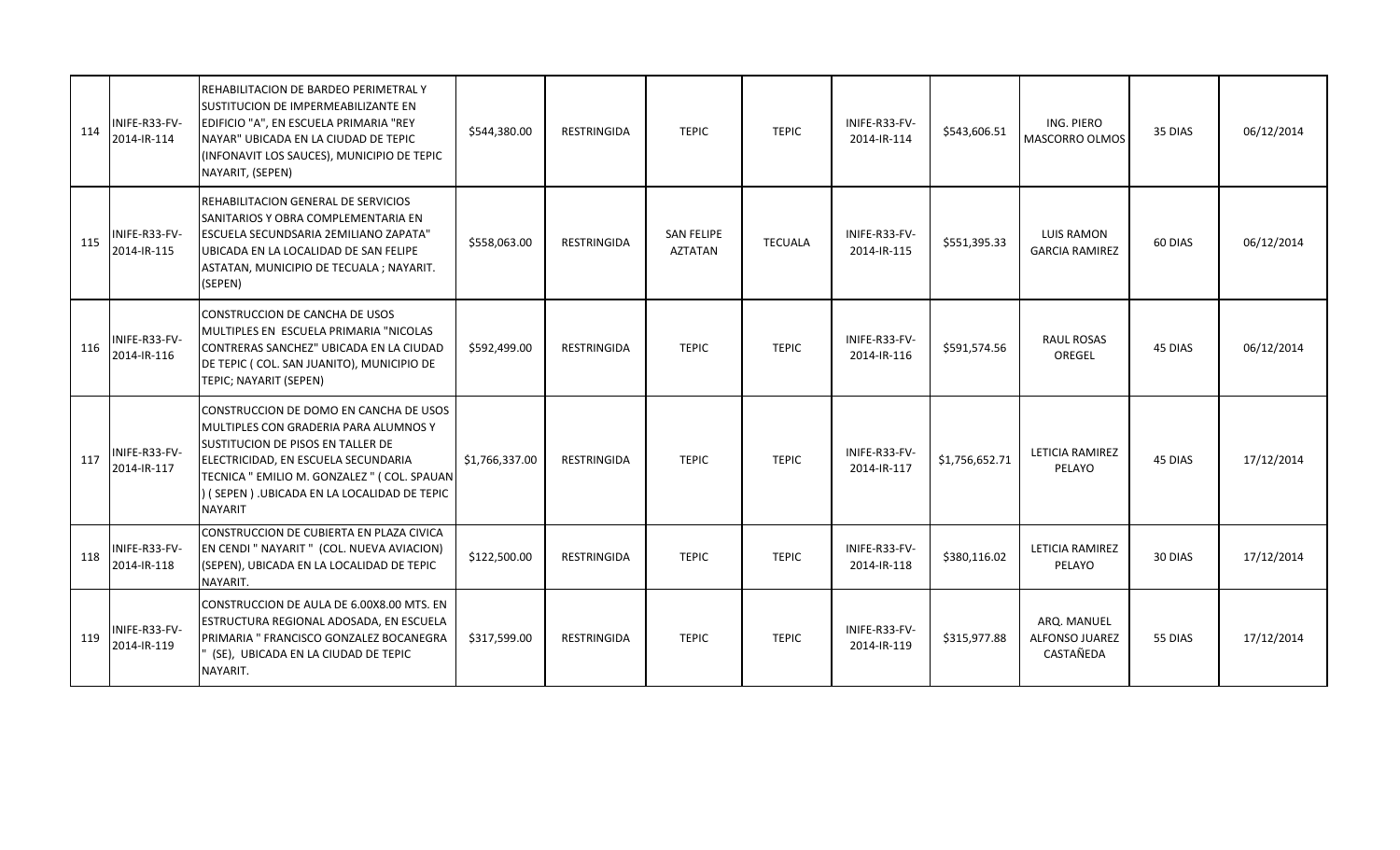| 120 | INIFE-R33-FV-<br>2014-IR-120 | CONSTRUCCION DE AULA DE MEDIOS,<br>TECHUMBRE EN ACCESO Y SUSTITUCION DE<br>BANQUETAS, EN ESCUELA PRIMARIA "BENITO<br>JUAREZ" (SEPEN), UBICADA EN LA LOCALIDAD DE<br>SANTIAGO IXCUINTLA, MUNICIPIO DE SANTIAGO<br>IXCUINTLA, NAYARIT.                                       | \$940,018.00   | <b>RESTRINGIDA</b> | <b>SANTIAGO</b><br><b>IXCUINTLA</b> | <b>SANTIAGO</b><br><b>IXCUINTLA</b> | INIFE-R33-FV-<br>2014-IR-120 | \$938,333.15   | PABLO FRANCISCO<br><b>LOPEZ LOPEZ</b>                       | 70 DIAS | 17/12/2014 |
|-----|------------------------------|----------------------------------------------------------------------------------------------------------------------------------------------------------------------------------------------------------------------------------------------------------------------------|----------------|--------------------|-------------------------------------|-------------------------------------|------------------------------|----------------|-------------------------------------------------------------|---------|------------|
| 121 | INIFE-R33-FV-<br>2014-IR-121 | CONSTRUCCION DE CISTERNA E<br>IMPERMEABILIZACION DE EDIFICIO EN ESCUELA<br>SECUNDARIA "LUIS BATISTA ORTEGA" (SE),<br>UBICADA EN LA COLONIA CENTRO DE LA CIUDAD<br>DE TEPIC, NAYARIT.                                                                                       | \$329,460.00   | <b>RESTRINGIDA</b> | <b>TEPIC</b>                        | <b>TEPIC</b>                        | INIFE-R33-FV-<br>2014-IR-121 | \$328,106.77   | <b>FERNANDO</b><br><b>BELTRAN</b><br><b>GUTIERREZ</b>       | 40 DIAS | 17/12/2014 |
| 122 | INIFE-R33-FV-<br>2014-IR-122 | CONSTRUCCION DE DIRECCION EN ESTRUCTURA<br>REGIONAL DE 6.00x8.00 MTS. Y ANDADOR, EN<br>ESCUELA PRIMARIA "GUADALUPE VICTORIA T.V."<br>(SEPEN), UBICADA EN FRACC. JARDINES DEL SOL<br>DE LA LOCALIDAD DE SAN JOSE DEL VALLE, MPIO<br>BAHIA DE BANDERAS, NAYARIT. SALDOS 2013 | \$407,115.00   | RESTRINGIDA        | SAN JOSE DEL<br>VALLE               | BADEBA                              | INIFE-R33-FV-<br>2014-IR-122 | \$402,927.14   | <b>PROYECTOS Y</b><br><b>CONSTRUCCIONES</b><br>SIC SA DE CV | 50 DIAS | 17/12/2014 |
| 123 | INIFE-R33-FV-<br>2014-IR-123 | REHABILITACION DE SERVICIOS SANITARIOS EN<br>ESCUELA SECUNDARIA "MAXIMINO HERNANDEZ<br>ESCANIO" SALDOS 2013 (SEPEN), UBICADA EN LA<br>COL. AVIACION DE LA CIUDAD DE TEPIC,<br>NAYARIT.                                                                                     | \$482,463.00   | RESTRINGIDA        | <b>TEPIC</b>                        | <b>TEPIC</b>                        | INIFE-R33-FV-<br>2014-IR-123 | \$481,810.55   | ING. PIERO<br><b>MASCORRO OLMOS</b>                         | 50 DIAS | 17/12/2014 |
| 124 | INIFE-R33-FV-<br>2014-IR-124 | REPARACION DE RED ELECTRICA EN GENERAL EN<br>ESCUELA SECUNDARIA TECNICA "LUIS DONALDO<br>COLOSIO MURRIETA" (SEPEN), UBICADA EN LA<br>LOCALIDAD DE SAN VICENTE DEL MUNICIPIO DE<br>BAHIA DE BANDERAS, NAYARIT.                                                              | \$1,285,400.00 | RESTRINGIDA        | <b>SAN VICENTE</b>                  | <b>BAHIA DE</b><br><b>BANDERAS</b>  | INIFE-R33-FV-<br>2014-IR-124 | \$1,283,394.03 | ING. AZAEL<br><b>GUARDADO LIMA</b>                          | 50 DIAS | 17/12/2014 |
| 125 | INIFE-R33-FV-<br>2014-IR-125 | CONSTRUCCION DE 3 AULAS DIDACTICAS EN<br><b>ESCUELA SECUNDARIA TECNICA "REY NAYAR"</b><br>(SEPEN), UBICADA EN LA LOCALIDAD DE EL FILO<br>DEL MUNICIPIO DE TECUALA, NAYARIT.                                                                                                | \$1,692,923.33 | <b>RESTRINGIDA</b> | EL FILO                             | <b>TECUALA</b>                      | INIFE-R33-FV-<br>2014-IR-125 | \$1,689,233.27 | C. MIRNA YADIRA<br><b>GONZALEZ COBIAN</b>                   | 75 DIAS | 17/12/2014 |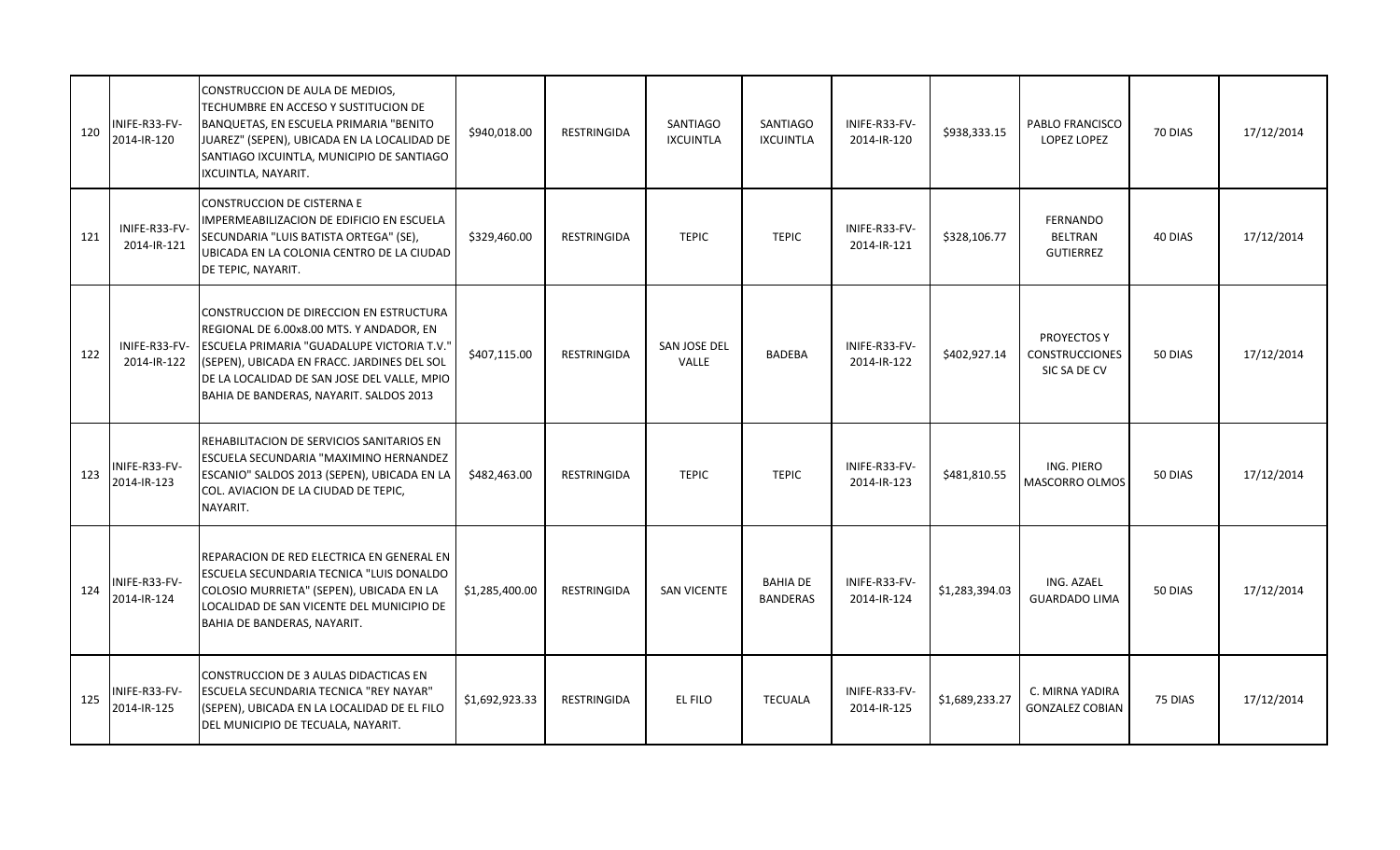| 126 | INIFE-R33-FV-<br>2014-LP-001 | SUSTITUCION DE LABORATORIO DE 9 E. E,<br>SERVICIOS SANITARIOS Y ANEXOS EN ESCUELA<br>SECUNDARIA "JOSE VASCONCELOS" (SEPEN)<br>UBICADA EN LA LOCALIDAD DE VILLA JUAREZ (LA<br>TROZADA) MUNICIPIO DE SANTIAGO IXCUINTLA,<br><b>NAYARIT</b>                                                                  | \$3,262,396.00 | <b>LICITACION</b><br>PUBLICA        | LA TROZADA       | SANTIAGO<br><b>IXCUINTLA</b> | INIFE-R33-FV-<br>2014-LP-001 | \$3,225,867.33 | <b>CONSTRUCTORAL</b><br>MUÑOZSA DE CV    | 100 DIAS | 12/07/2014 |
|-----|------------------------------|-----------------------------------------------------------------------------------------------------------------------------------------------------------------------------------------------------------------------------------------------------------------------------------------------------------|----------------|-------------------------------------|------------------|------------------------------|------------------------------|----------------|------------------------------------------|----------|------------|
| 127 | INIFE-R33-FV-<br>2014-LP-002 | CONSTRUCCION DE DOS AULAS DIDACTICAS DE<br>2.5 E.E. ESTRUCTURA U2-C EN PLANTA BAJA Y<br>MODULO ADMINISTRATIVO DE 6 E.E.<br>ESTRUCTURA U1-C EN ESCUELA SECUNDARIA<br>"EVERARDO GARCIA VALLE" (SEPEN) UBICADA EN<br>EL FRACCIONAMIENTO ARAMARA I DE LA<br>CIUDAD DE TEPIC, MUNICIPIO DE TEPIC, NAYARIT      | \$3,997,481.00 | <b>LICITACION</b><br><b>PUBLICA</b> | <b>TEPIC</b>     | <b>TEPIC</b>                 | INIFE-R33-FV-<br>2014-LP-002 | \$3,718,507.58 | <b>CONSTRUCTURA</b><br>CALVILLO SA DE CV | 100 DIAS | 30/08/2014 |
| 128 | INIFE-R33-FV-<br>2014-LP-003 | CONSTRUCCION DE MODULO ADMINISTRATIVO<br>DE 4 E.E., U1-C, 2 AULAS DIDACTICAS DE 2.5 E.E,<br>U2-C, PLANTA ALTA Y LABORATORIO DE<br>COMPUTO DE 4 E.E., U2-C Y OBRA EXTERIOR (2ª.<br>ETAPA) EN ESCUELA SECUNDARIA "ALI<br>CHUMACERO" (SEPEN), UBICADA EN LA CIUDAD<br>DE TEPIC, MUNICIPIO DE TEPIC, NAYARIT. | \$4,712,487.00 | LICITACION<br>PUBLICA               | <b>TEPIC</b>     | <b>TEPIC</b>                 | INIFE-R33-FV-<br>2014-LP-003 | \$4,708,066.96 | ING. PEDRO TOPETE<br><b>LOPEZ</b>        | 100 DIAS | 30/08/2014 |
| 129 | INIFE-R33-FV-<br>2014-LP-004 | CONSTRUCCION DE LABORATORIO DE COMPUTO<br>DE 5 E.E., ESTRUCTURA "U2-C" EN EL COLEGIO<br>DE ESTUDIOS CIENTIFICOS Y TECNOLOGICOS DEL<br>ESTADO DE NAYARIT, UBICADO EN LA<br>LOCALIDAD DE LAS VARAS, MUNICIPIO DE<br>COMPOSTELA, NAYARIT.                                                                    | \$2,503,890.91 | <b>LICITACION</b><br><b>PUBLICA</b> | <b>LAS VARAS</b> | <b>COMPOSTELA</b>            | INIFE-R33-FV-<br>2014-LP-004 | \$2,195,889.86 | FERNANDO<br>ABELARDO<br>PACHECO CECEÑA   | 80 DIAS  | 30/08/2014 |
| 130 | INIFE-R33-FV-<br>2014-LP-005 | SUSTITUCION DE EDIFICIO ADMINISTRATIVO DE 8<br>E.E. Y OBRA EXTERIOR EN ESCUELA SECUNDARIA<br>TECNICA "JUAN ESCUTIA" (SEPEN), UBICADA EN<br>LA LOCALIDAD DE NAVARRETE, MUNICIPIO DE<br>SAN BLAS, NAYARIT.                                                                                                  | \$3,639,696.00 | <b>LICITACION</b><br><b>PUBLICA</b> | NAVARRETE        | <b>SAN BLAS</b>              | INIFE-R33-FV-<br>2014-LP-005 | \$3,638,646.22 | <b>CAMPER</b><br>INGENIERIA SA DE<br>CV  | 69 DIAS  | 11/10/2014 |